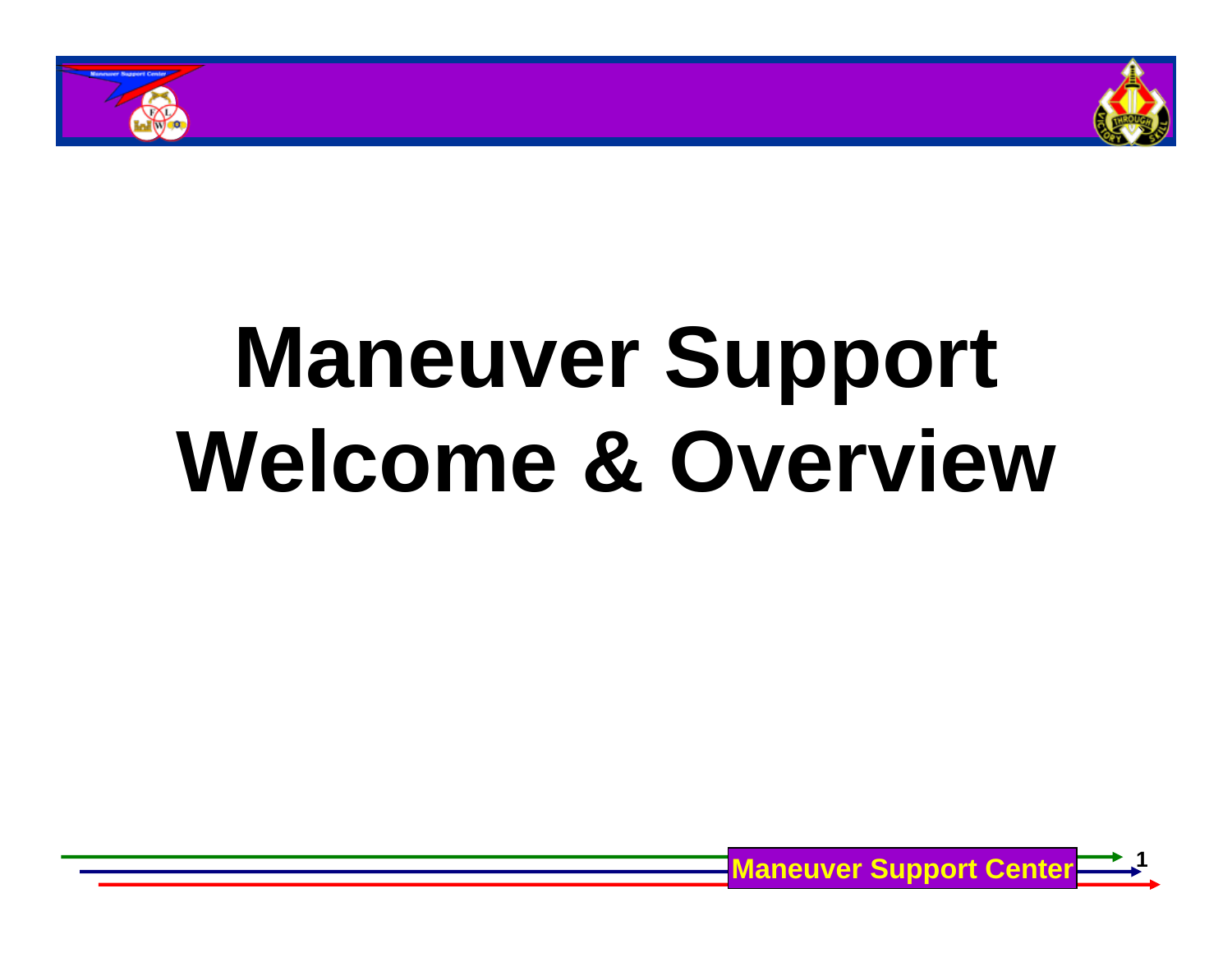



### **Introduction**

# Dr. Johnson

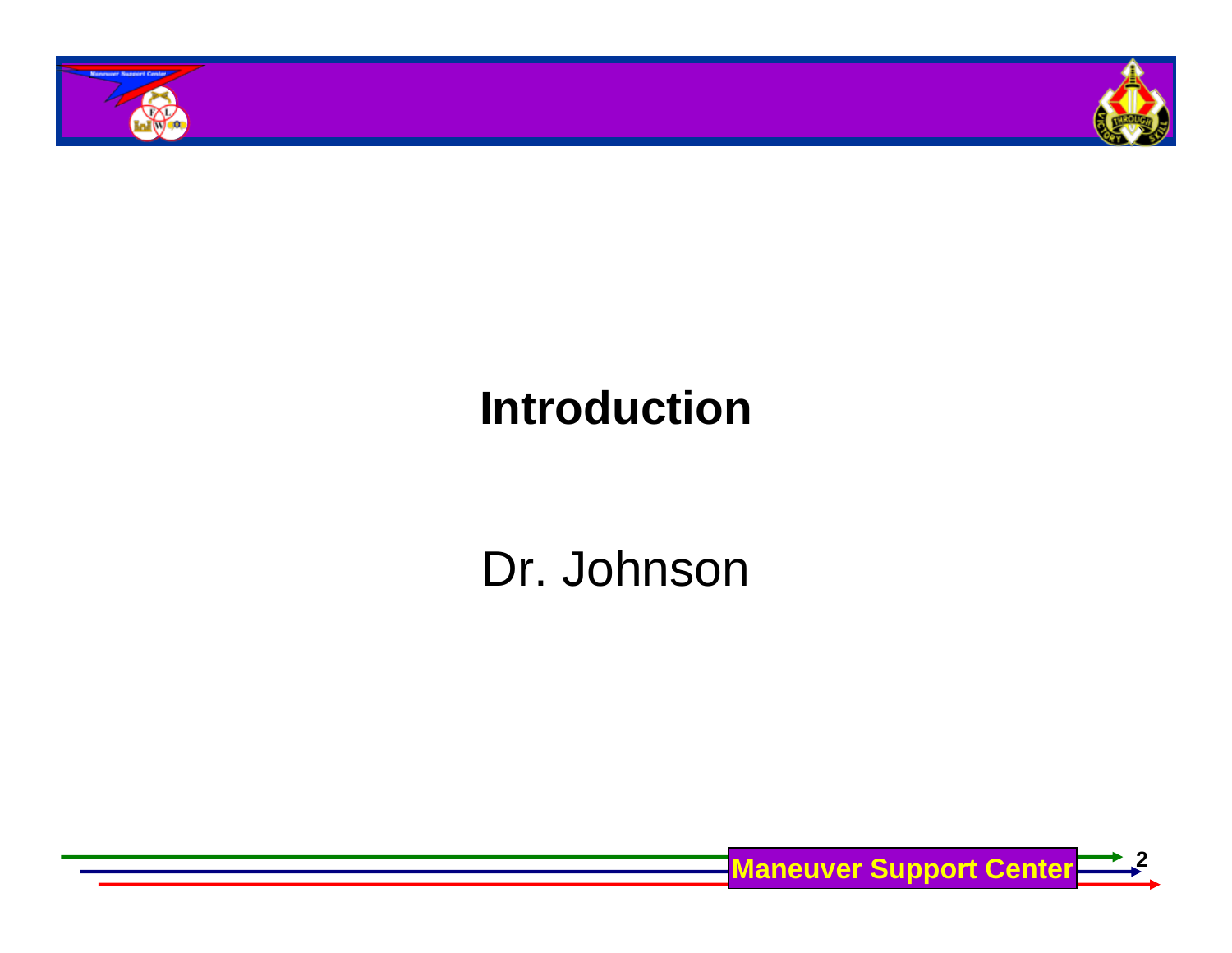

### **Maneuver Support Panel**



**3**

- Introduction **Dr. Johnson**
	- Introduction of Panel Members and Process
	- Maneuver Support OV-1
- MS Doctrinal Primer **MG(R) Carl Ernst**
	- **Maneuver Support Operations**
	- Support Area Operations
	- Consequence Management Operations
	- **Stability Operations**
- Assured Mobility Discussion **BG Martin, COL Dennis, COL Smith**
	- **Existing Technology Slide**
	- Engineer Challenges Slide
	- MP Challenges Slide
	- CBRN Challenges Slide
- Consequence Management Discussion–**COL Smith, BG Martin, COL Dennis**
	- Existing Technology Slide
	- CBRN Challenges Slide
	- Engineer Challenges Slide
	- MP Challenges Slide
- Protection Discussion **COL Dennis, BG Martin, COL Smith**
	- Existing Technology Slide
	- MP Challenges Slide
	- Engineer Challenges Slide
	- CBRN Challenges Slide
- Closing Remarks **Dr. Johnson**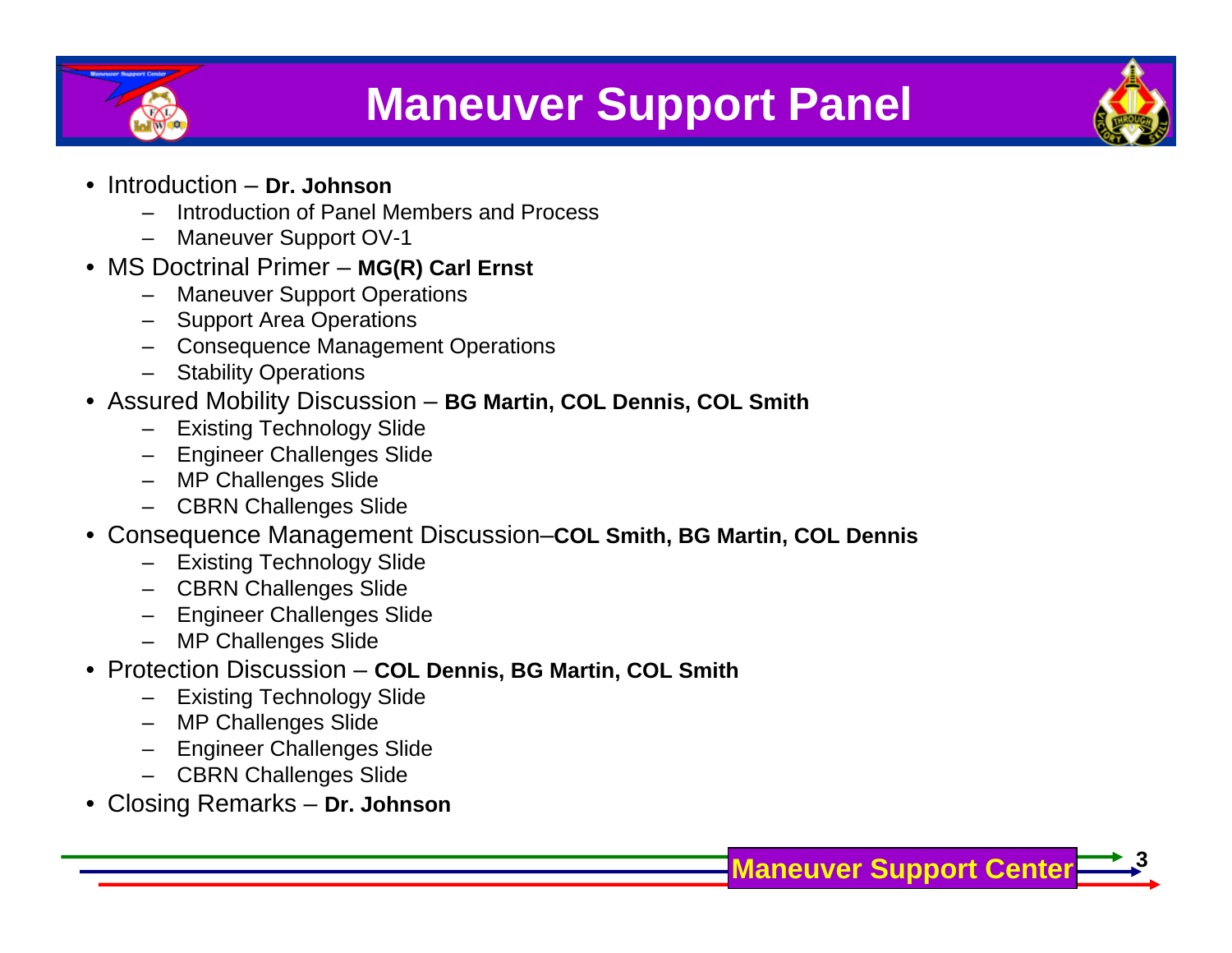

**Maneuver Support** - integrates key **Maneuver Support** - integrates key protection and mobility capabilities, tasks protection and mobility capabilities, tasks and systems in order to assure freedom of and systems in order to assure freedom of action for the supported force. action for the supported force.



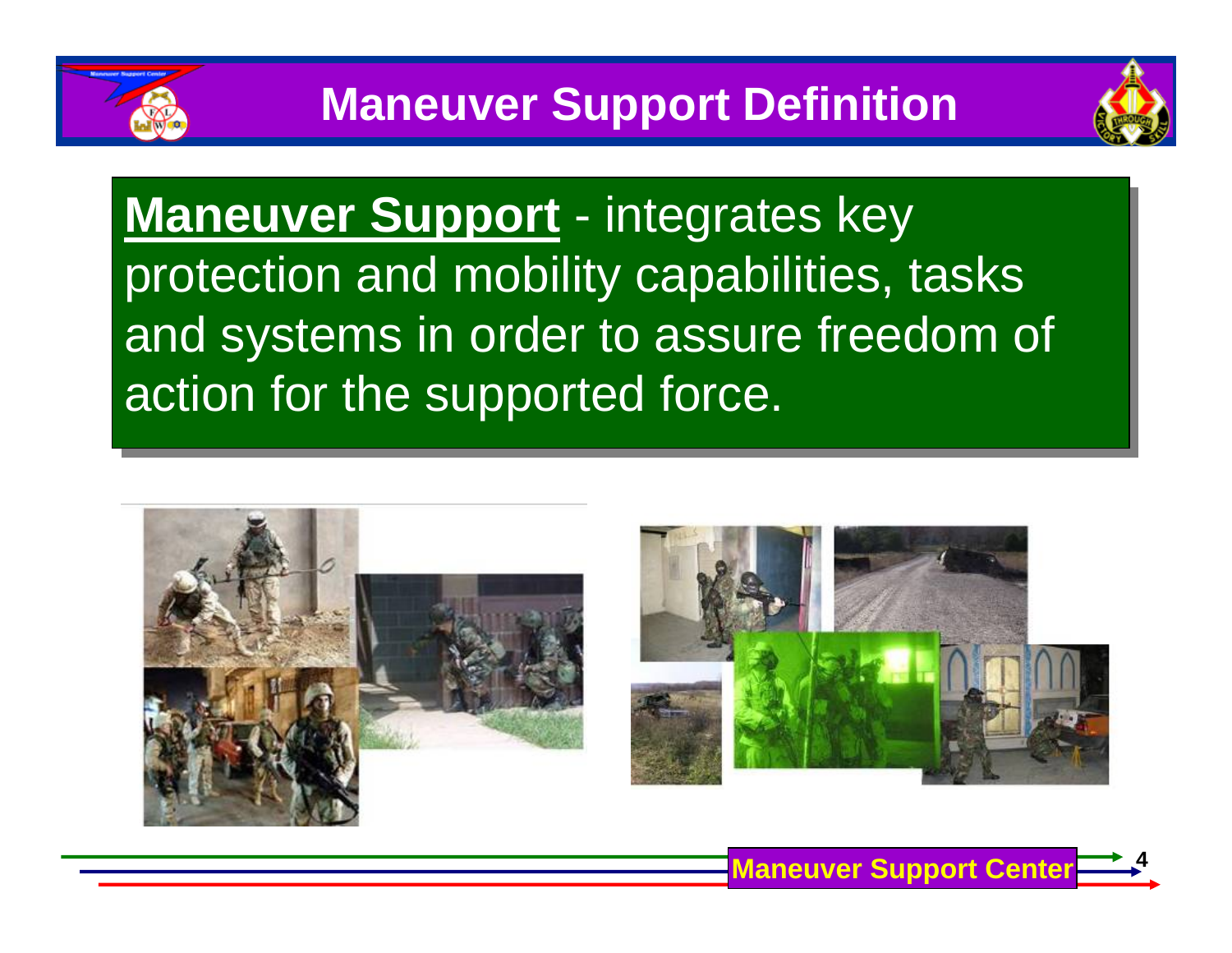



#### Biometrics

### Non-lethal technologies

#### Protective Structures

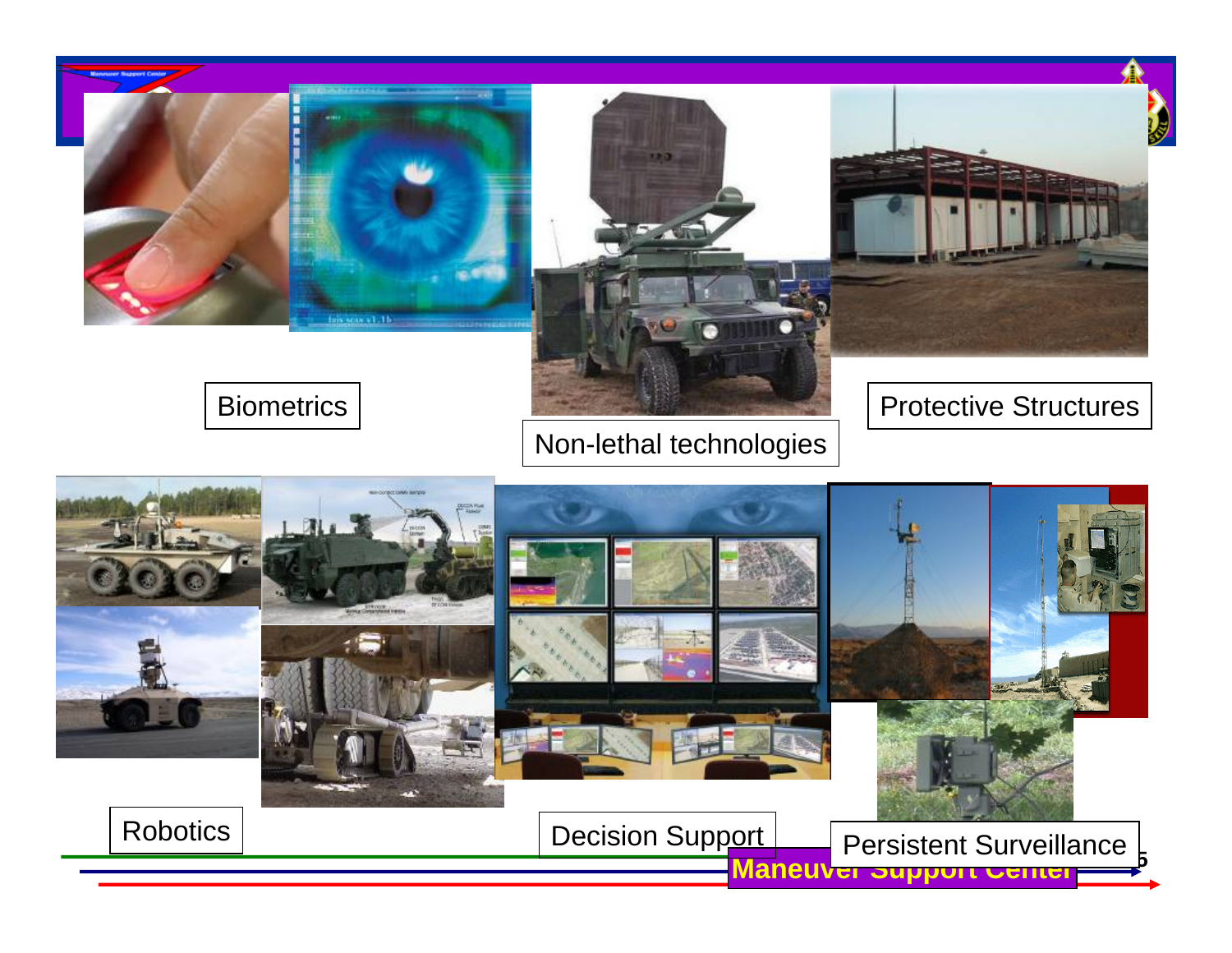



# **Maneuver Support Primer**

# MG(R) Ernst

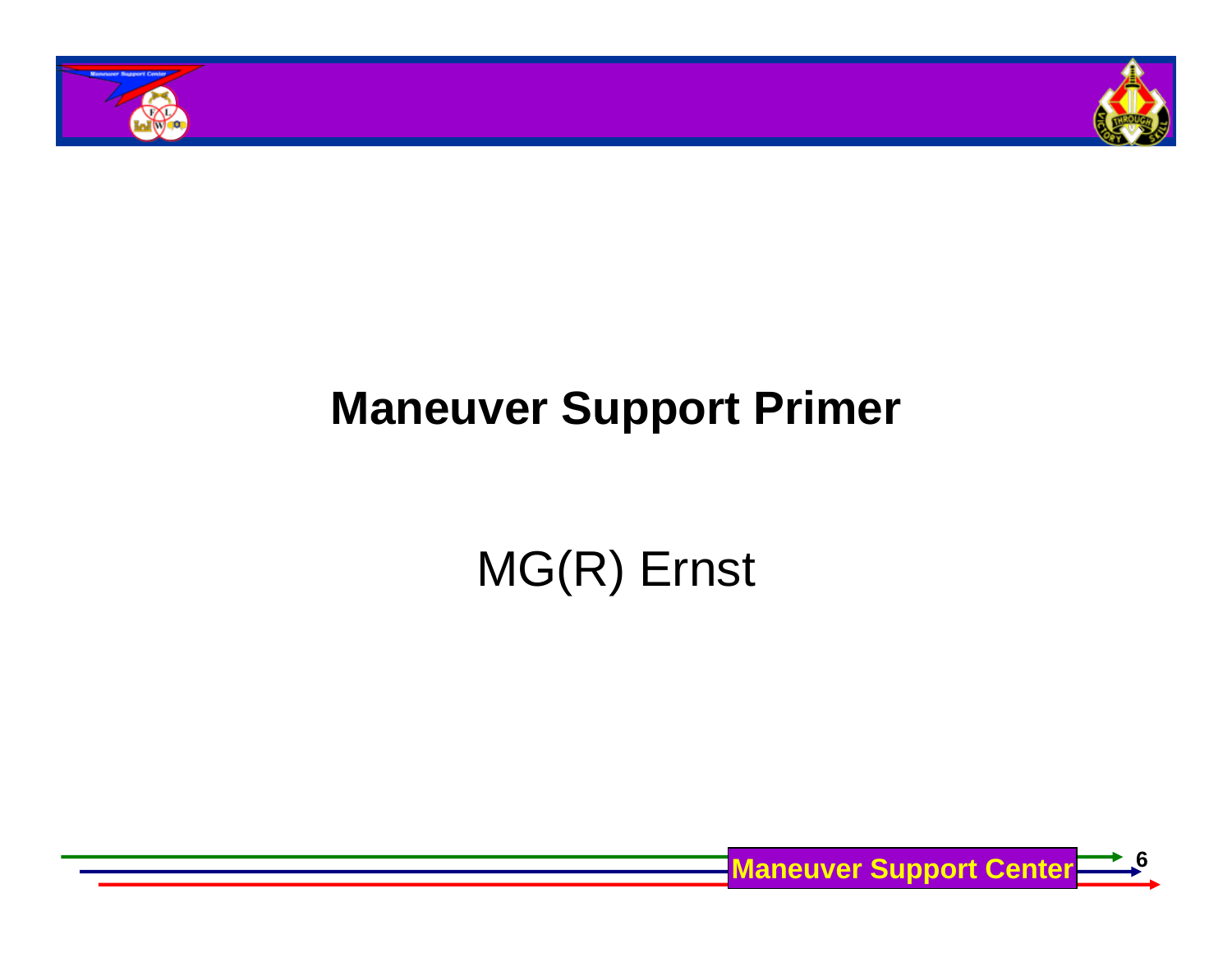

**Maneuver Support Center**

**Maneuver Support Operations –** integrate **Maneuver Support Operations –** integrate the complimentary and reinforcing the complimentary and reinforcing capabilities of key protection, movement & capabilities of key protection, movement & maneuver, and sustainment functions, tasks maneuver, and sustainment functions, tasks and systems to enhance freedom of action and systems to enhance freedom of action for the supported force.

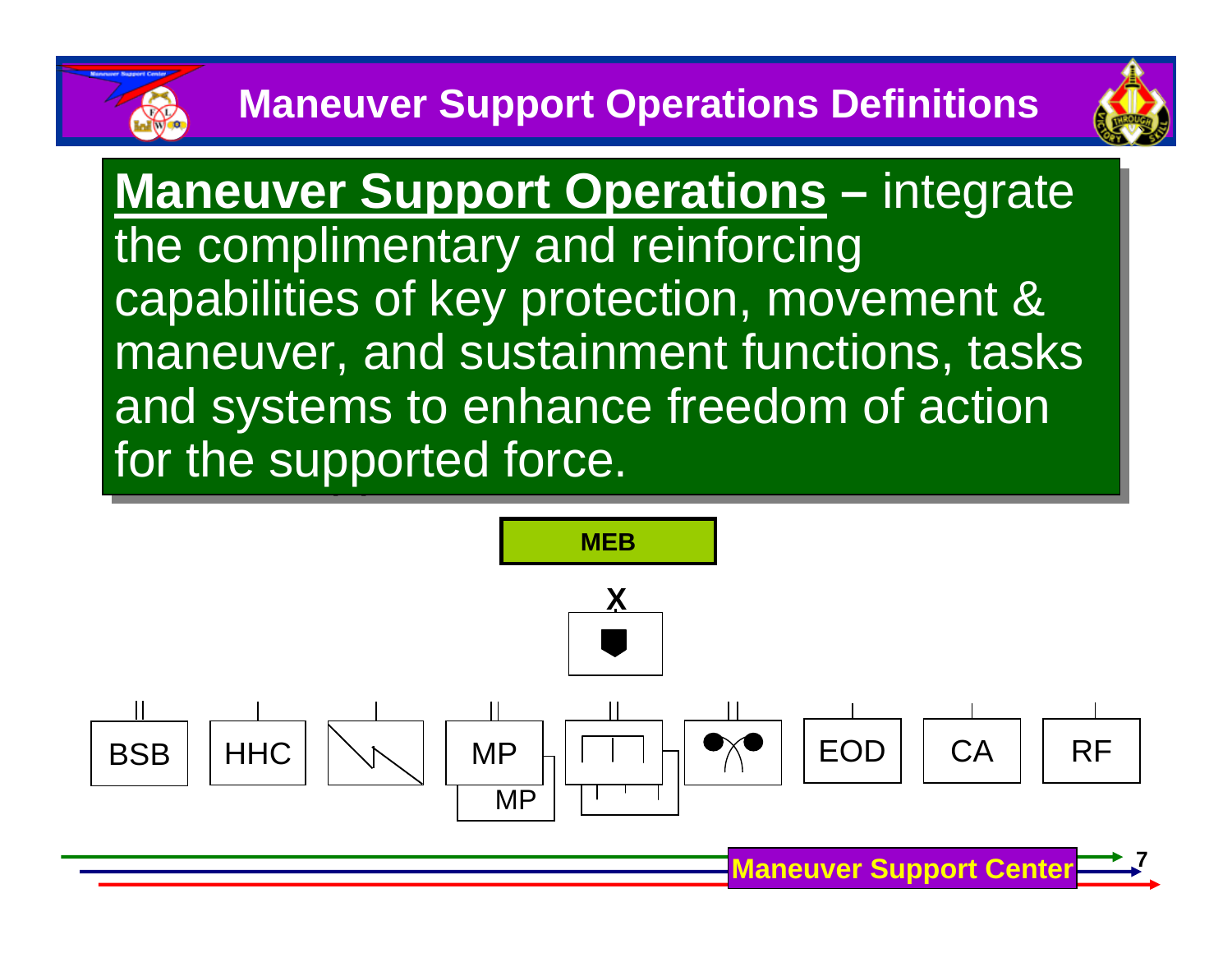



**RESTATED CORE MISSION**: **The mission of the MEB is to conduct maneuver support operations, support area operations, consequence management operations, and stability operations for the supported force.** *FM 3-90.31*

### **Core Competency Mission Essential Tasks (1 of 2) (Revised)**

### • **CONDUCT MANEUVER SUPPORT OPERATIONS**

- $-$  Perform Maneuver and Mobility
- Perform Protection
- Perform Sustainment

**CMETL Review Board to review**

**for approval on 30 Sep 08. for approval on 30 Sep 08.**

### • **CONDUCT SUPPORT AREA OPERATIONS**

- -Conduct Operational Area Security
- -Conduct Response Force Operations
- -Perform Area Damage Control
- -Conduct Terrain Management
- -Perform Fire Support Coordination
- -Conduct Airspace Management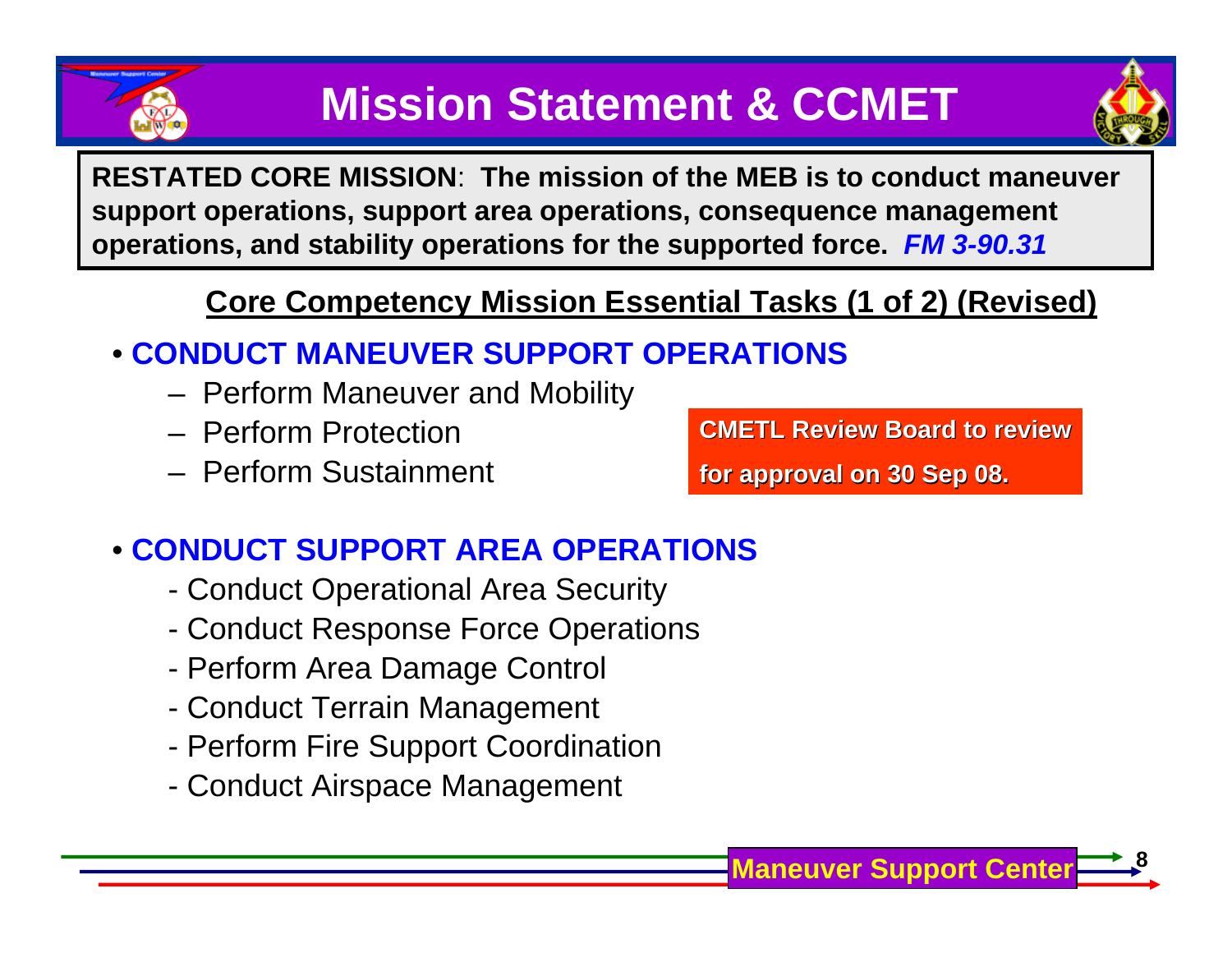





### **Core Competency Mission Essential Tasks (2 of 2) (Revised)**

### •**CONDUCT CONSEQUENCE MANAGEMENT OPERATIONS**

-Respond to CBRNE Incident

-Provide Support to Law Enforcement

-Conduct Post Incident Response Operations

### •**CONDUCT STABILITY OPERATIONS**

-Establish Civil Security

-Establish Civil Control

-Restore Essential Civil Service

**CMETL Review Board to review**

**for approval on 30 Sep 08. for approval on 30 Sep 08.**

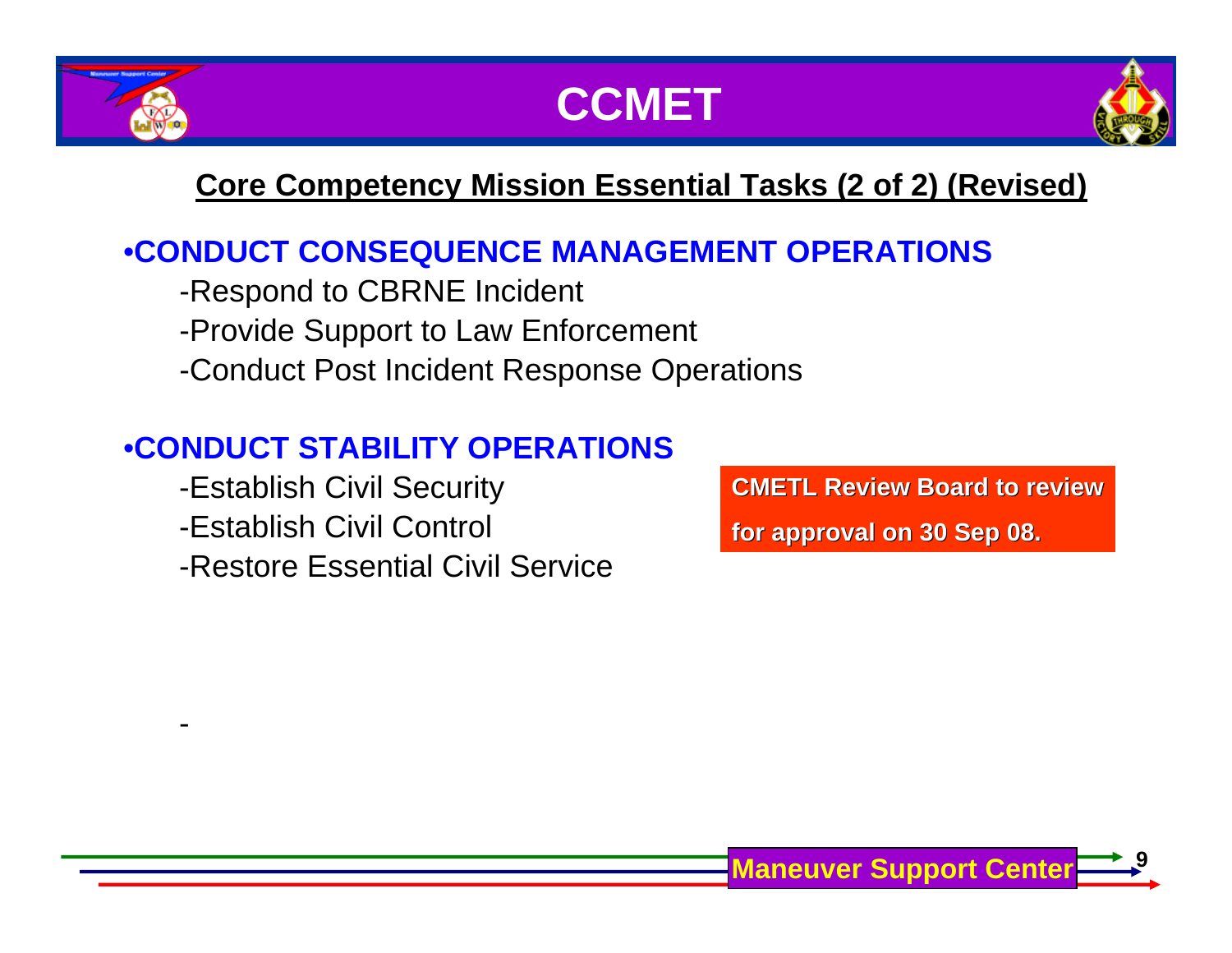

# **MEB HQ Structure (FY08 TOE)**



#### **HQ Capabilities in Support of Warfighting Commander**

•**Assigned mission and AO; allocated additional assets by higher HQ**

•**Plan, synchronize, execute, and control military operations**

•**Plan intelligence actions to support the force**

•**Plan tactical actions associated with Force Projection and Deployment.** 

•**Establish command post operations** 

•**Manage tactical information**

•**Assess the tactical situation and operations** 

•**Plan tactical operations using the MDMP**

•**Prepare for tactical operations** 

•**Execute tactical operations** 

•**Support the commander's leadership responsibilities for morale, welfare and discipline** 

•**Conduct continuous operations**

•**Receive and onward movement of forces**

•**Integrate AC2 in assigned AO**

#### **CORE COMPETENCY MISSION ESSENTIAL TASKS**

- **Conduct Maneuver Support Operations**
- **Conduct Support Area Operations**
- **Conduct Consequence Management Operations**
- **Conduct Stability Operations**

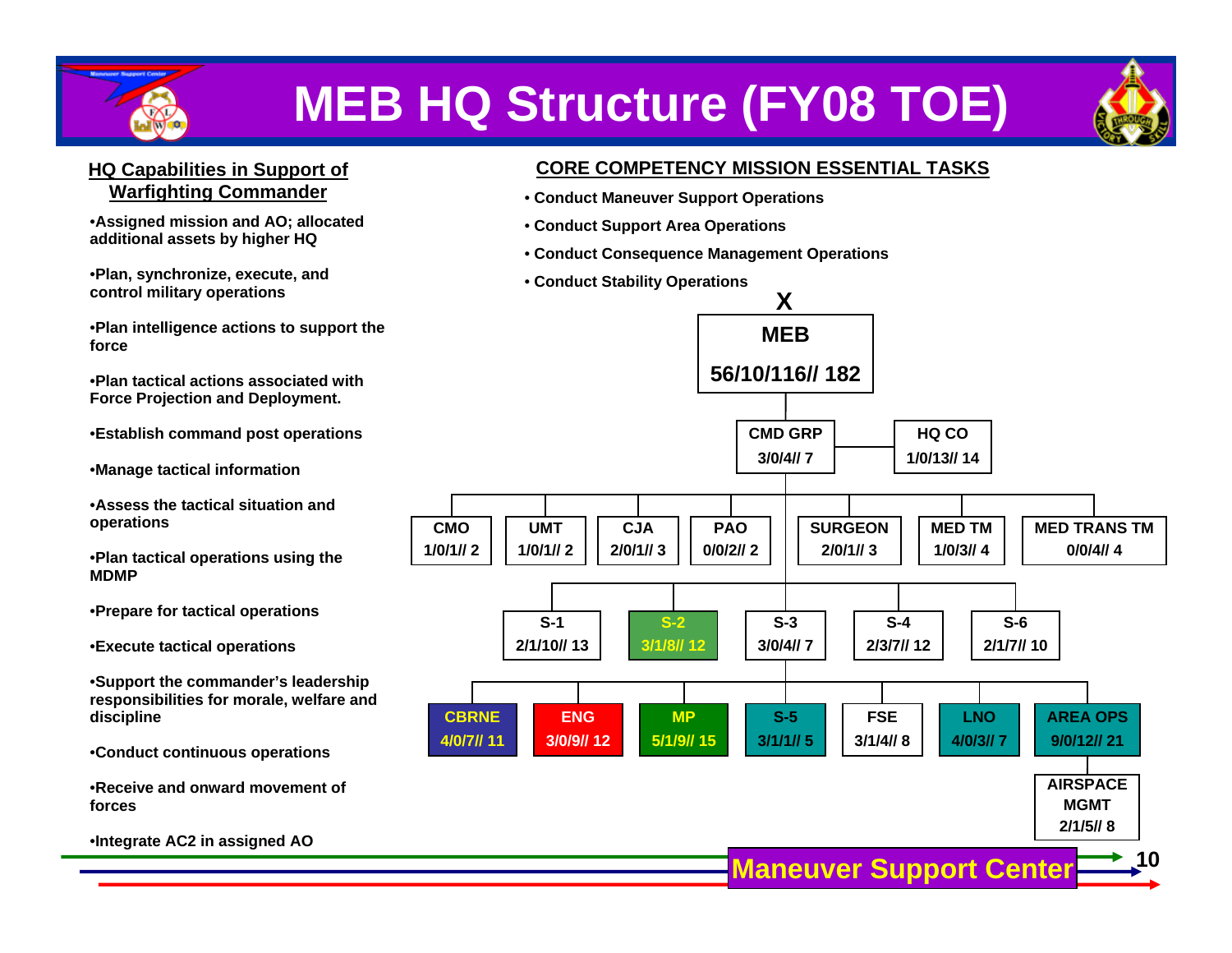# **Support to Division Operations**



#### • **Maneuver Support Operations**

- Perform Maneuver and Mobility
- Perform Protection
- Perform Sustainment
- **Support Area Operations**
	- Conduct Operational Area Security
	- Conduct Response Force Operations
	- Perform Area Damage Control
	- Conduct Terrain Management
	- Perform Fire Support Coordination
	- Conduct Airspace Management

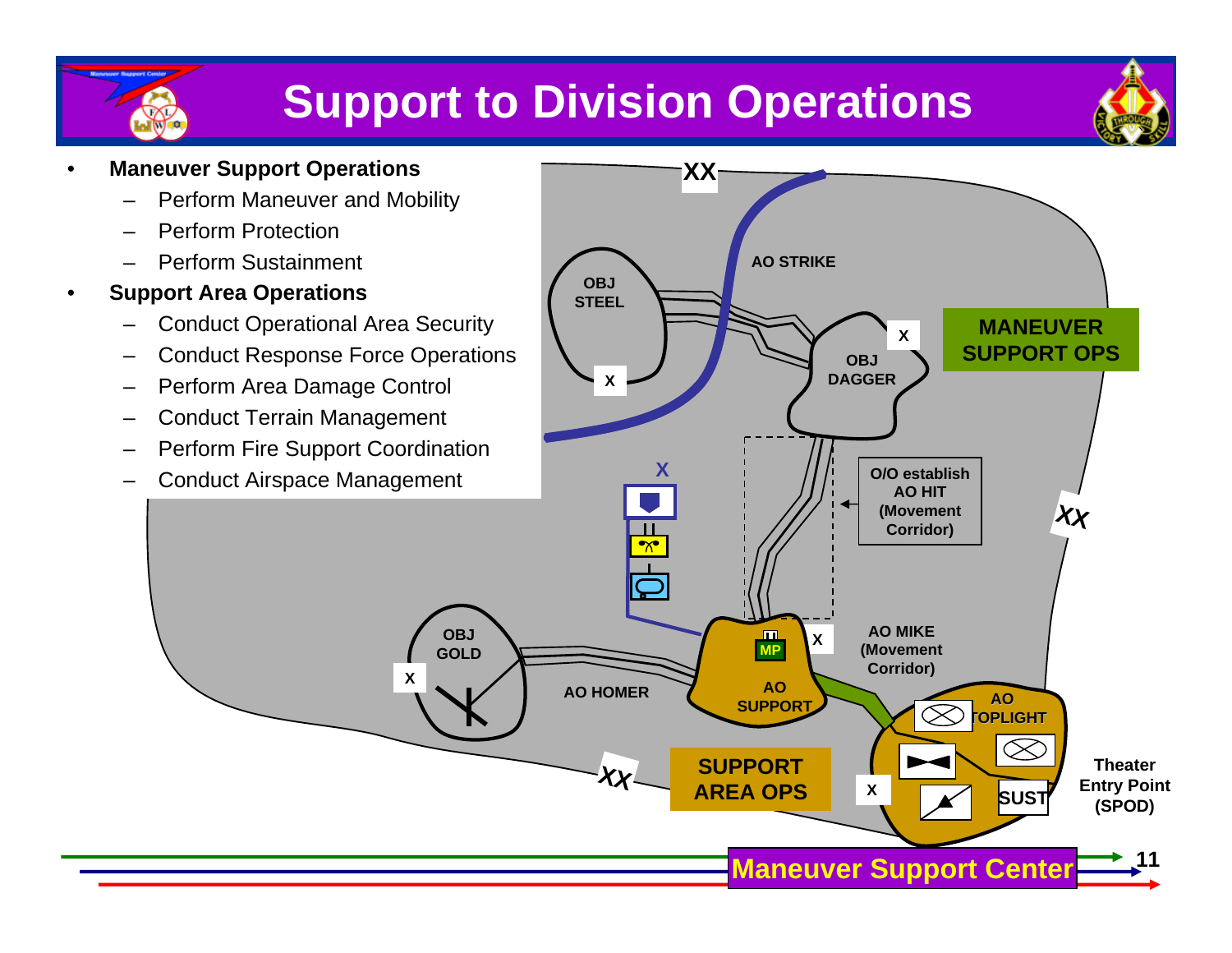

**XX**

**X**

**OBJGOLD**

**corridor**

### **Movement Corridor**



**MP**

**EOD**

I

**RTE**

**MP**

**SPA**

**720 MP**

**CA**

**Area**

 $\bullet$ 

**Clearance**

П

**Rte Clr**



**MP**

**SPA**

**MP**

**(-)**

**ESPA**

**CSC**

**MP**

I

**DECON (H)**

**12**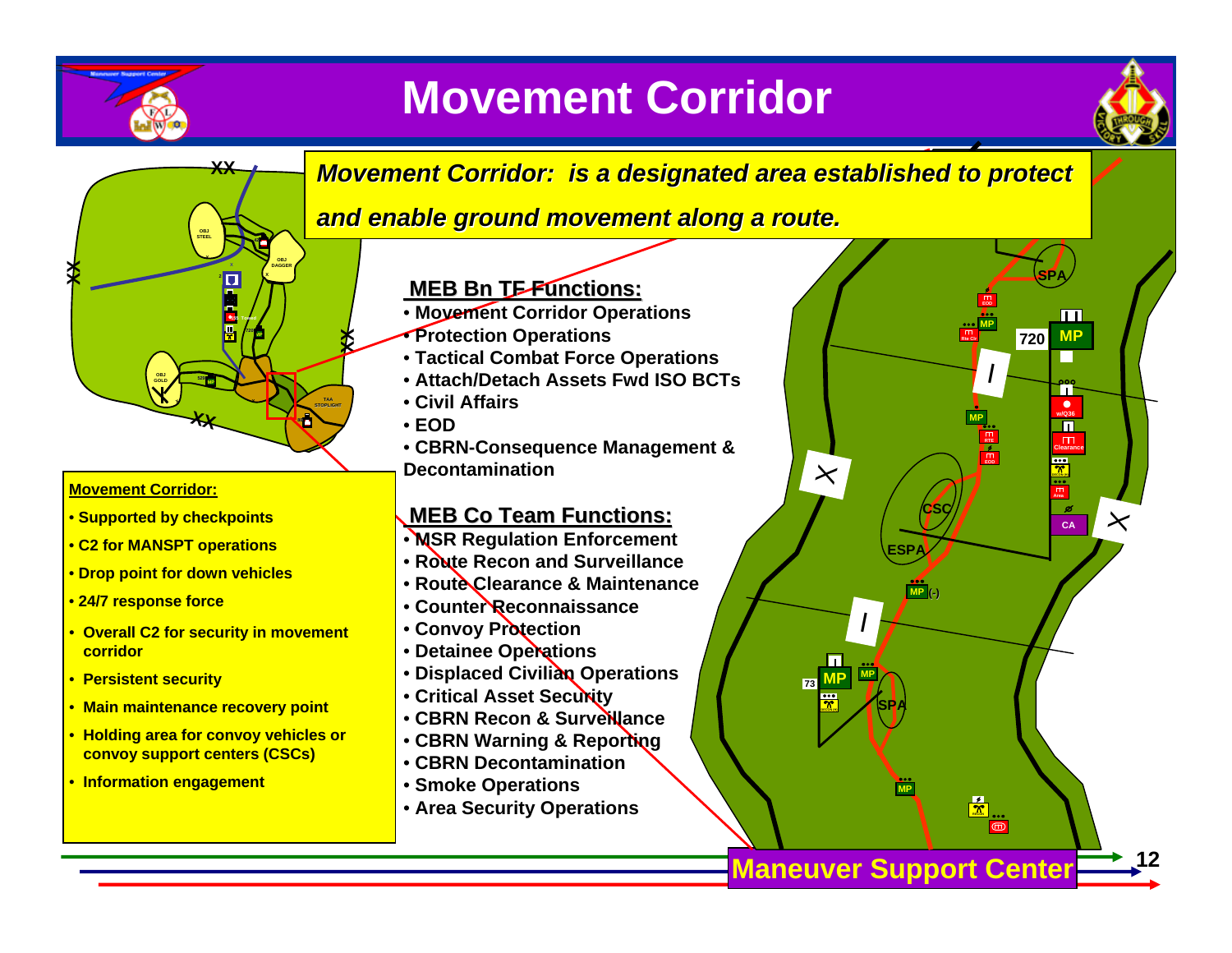



- Support Area Operations
	- **RSOI**
	- **Operational Area Security**
	- **Defeat Level I, II, and III threats**
	- **Area Damage Control**
	- **Terrain Management**
	- **Integrate Fires**
	- **Mobility, Survivability, General Engineering, Counter-Mobility and limited Geospatial support**
	- **CBRN recon/detection**
	- **Sensitive Site Assessment**
	- **Consequence Management Opns**

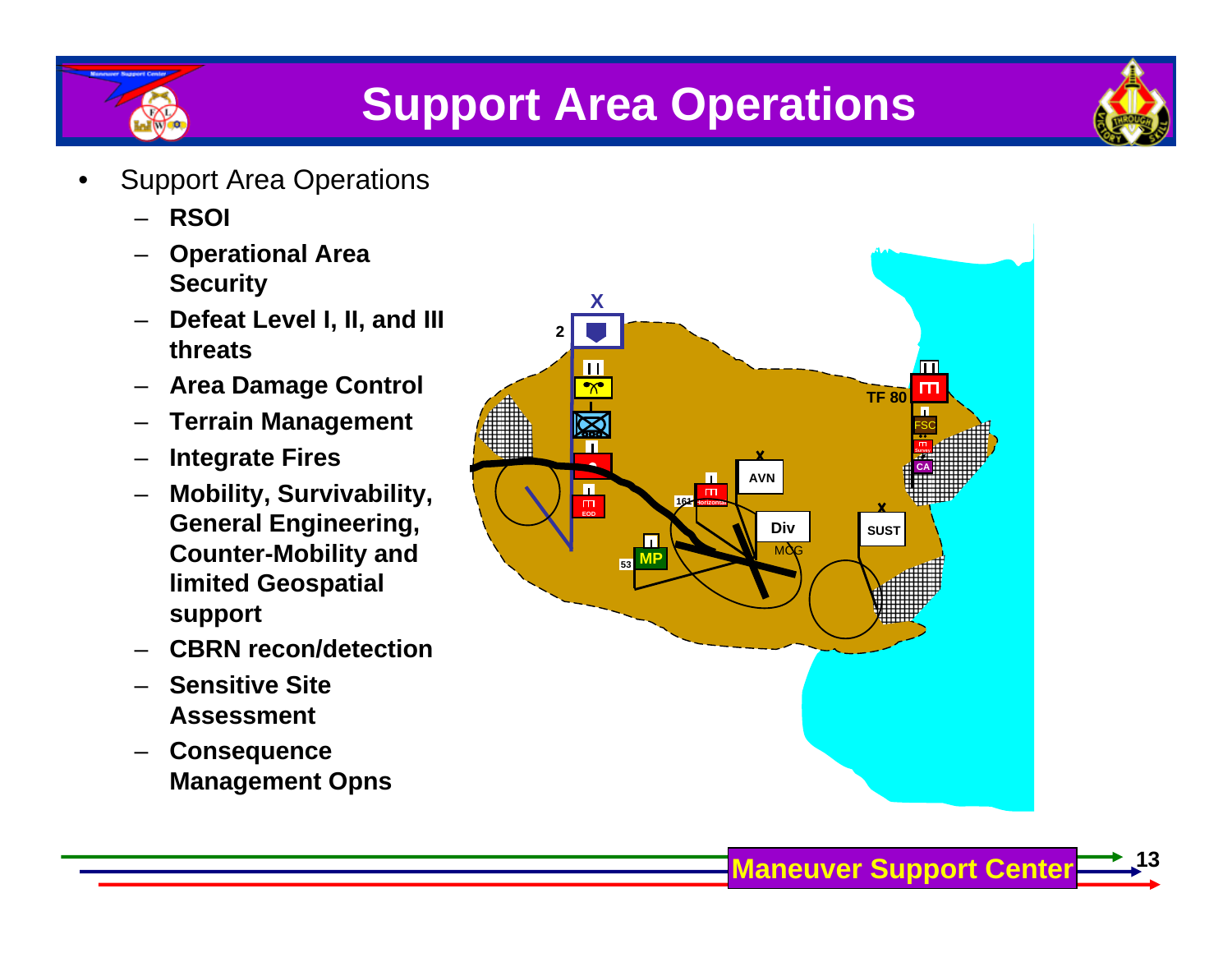





| $\frac{1}{\alpha}$ $\frac{1}{\alpha}$<br>EOD <b>OD</b> MP    | T: Assess the hazard<br>T: Establish and mark control zones<br>T: Conduct CBRN casualty decontamination | <b>MEB Consequence N</b><br>• Respond to CBRNE In                               |  |
|--------------------------------------------------------------|---------------------------------------------------------------------------------------------------------|---------------------------------------------------------------------------------|--|
| $\sqrt{\frac{m}{m}}$ MP<br>$\overline{CD}$<br>$m$ <b>EOD</b> | T: Conduct infrastructure repair and restoration<br>T: Casualty search and rescue<br>T: Repair routes   | • Conduct Relief Operat<br>• Restore essential serv<br>• Support to Civil Law E |  |
| II II<br><b>MP</b>                                           | T: Provide Access Control<br>T: Conduct internment/resettlement operations<br>T: Provide area security  | • Establish Civil Securit<br>• Establish Civil Control                          |  |

#### **MEB Consequence Managment:**

- **Respond to CBRNE Incident**
- **Conduct Relief Operations**
- **Restore essential services**
- **Support to Civil Law Enforcement**
- **Establish Civil Security**
-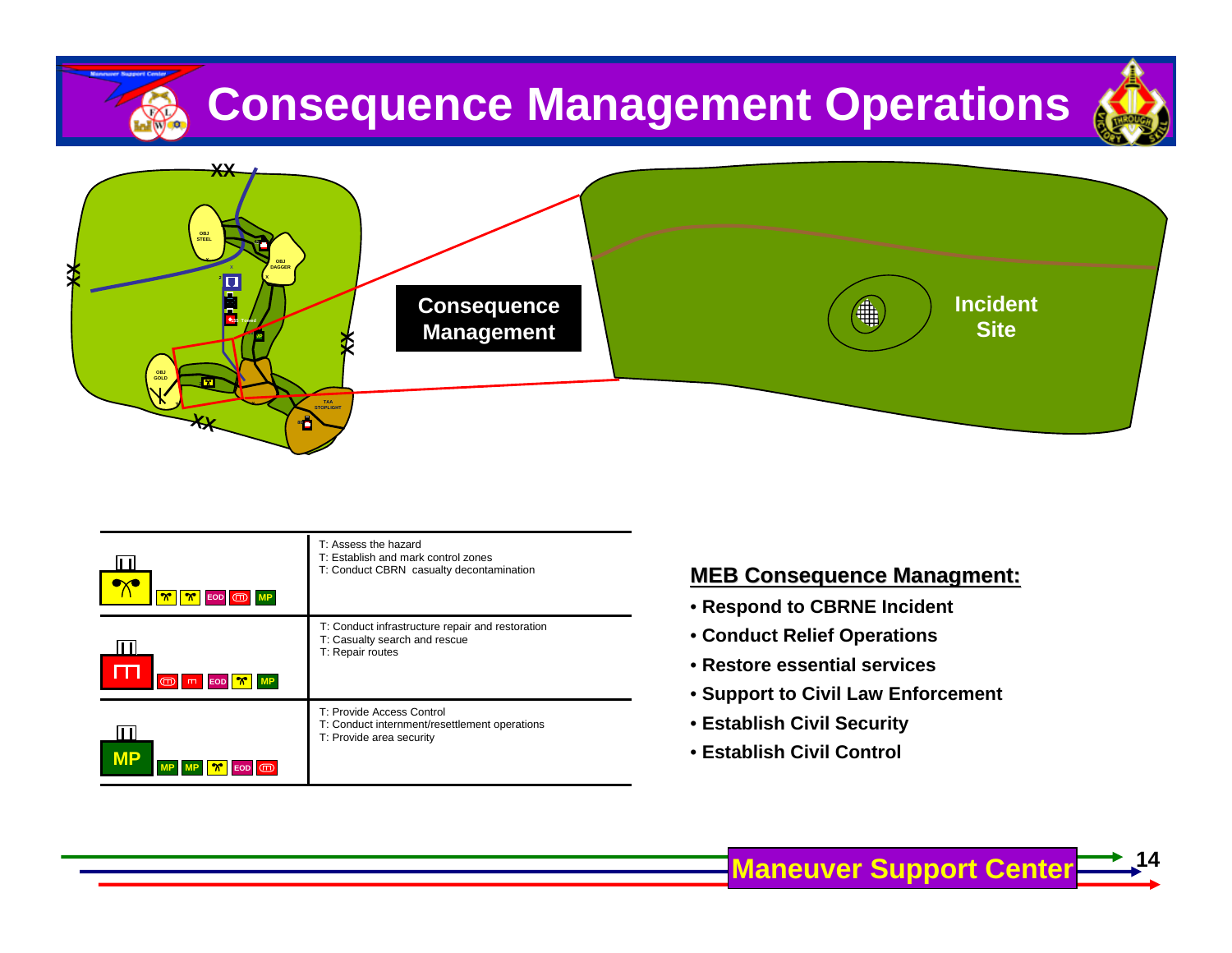

### **MEB in Civil Support Operations**



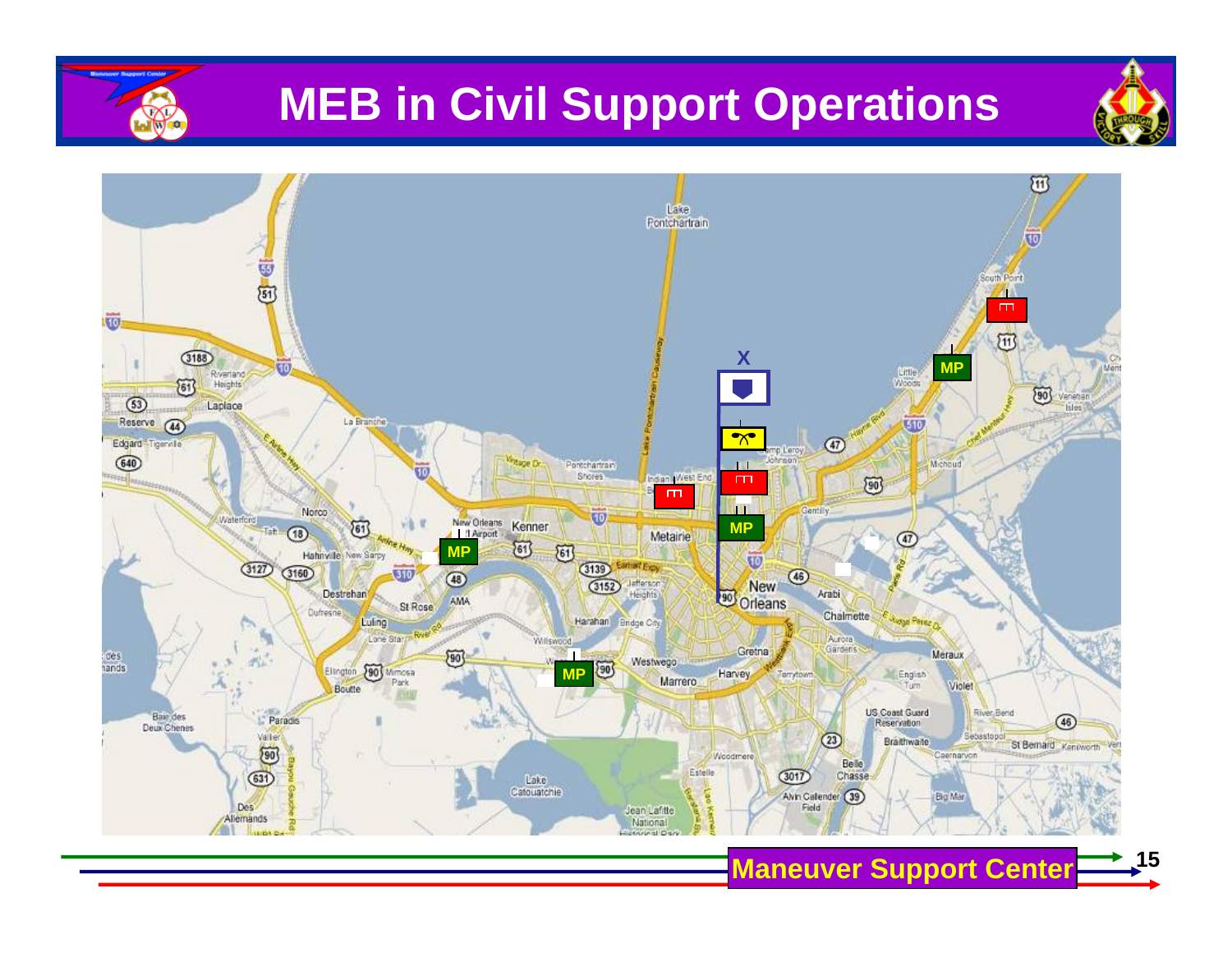### **Stability Operations**

**29MP**

**TF 529**

**MP**

 $\overline{\mathbf{v}}$ 

**350** $\prod_{\text{opt}}$ 

**OBJ GOLD**



**16**



| <b>TF 529</b><br>CA                                                                                     | T: Conduct mymnt corridor ops vic AO HOMER and SUPPORT<br>T: Conduct protection operations vic AO HOMER and<br><b>SUPPORT</b><br>T: O/O Conduct Stability Operations vic OBJ GOLD<br>T: O/O Support attack on OBJ SILVER<br>T: BPT attach/detach assets forward in support of BCTs |  |
|---------------------------------------------------------------------------------------------------------|------------------------------------------------------------------------------------------------------------------------------------------------------------------------------------------------------------------------------------------------------------------------------------|--|
| $^{\circ}$<br>29                                                                                        | T: Maneuver & Mobility Support and Counter Recon Ops<br>T: Conduct Critical Asset Security Ops<br>T: O/O Conduct SO vic OBJ GOLD<br>T: Conduct displaced civilian operations                                                                                                       |  |
| $\mathbf{\Phi}$<br>28                                                                                   | T: Conduct law and order operations<br>T: O/O Train indigenous police forces vic OBJ GOLD<br>T: O/O Support on OBJ SILVER                                                                                                                                                          |  |
| $\mathsf{m}$<br>Ē<br>$^{\text{m}}$<br>350<br><b>SPT</b><br><b>RDE-L</b><br><b>RDE-L</b><br><b>RDE-M</b> | T: Establish/maintain/protect C-130 airfield vic OBJ GOLD<br>T: O/O Support SO and/or attack on OBJ SILVER.                                                                                                                                                                        |  |
| $\mathcal{X}$<br>$^{\rm{m}}$<br>$\frac{\pi}{500}$<br>$^{\text{m}}$<br>31'<br><b>HORIZ</b><br><b>RTF</b> | T: Conduct route clearance and route maintenance vic AO<br>HOMER and SUPPORT<br>T: Neutralize explosive hazards and CBRN hazards<br>T: Conduct chemical recon/surveillance                                                                                                         |  |
| $\scriptstyle\bm{\pi}$<br>21                                                                            | T: Conduct route reconnaissance (to include CBRN) and<br>survey operations vic AO HOMER and OBJ GOLD.<br>T: Conduct Decon & biological surveillance as required                                                                                                                    |  |

#### **MEB BN TF 529 Functions: MEB BN TF 529 Functions:**

• **Continue/expand Stability Operations from IBCT**

**X**

**28 MP MEB gives Maneuver Commander** 

**greater ability to conduct** 

**NEW DIVISION CAPABILITY**

**311 STABILITY OPERATIONS ICW** 

**DECISIVE COMBAT OPERATIONS**

- **Conduct SWEAT Assessment**
- **Populace and Resource Control**
- **Infrastructure Development**
- **Area Damage Control**
- **Police Intelligence Operations**
- **Movement Corridor Operations**
- **Protection Operations**
- **Civil Affairs Operations**
- **Mitigate Explosive Hazards**
- **CBRN Consequence Management**
- **Support WMD Elimination**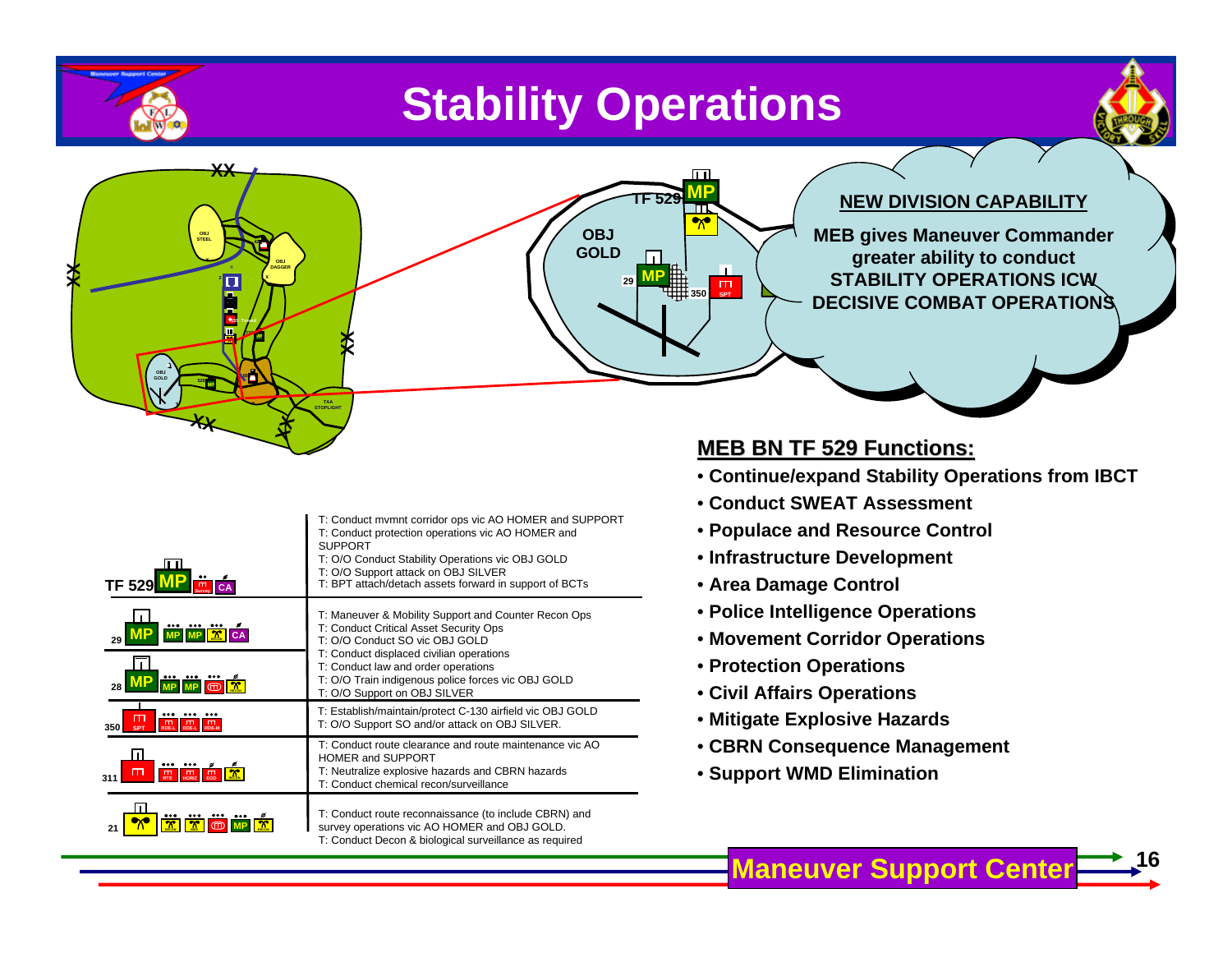

### **Task Organization – Battalion Task Force**





| 冚<br>CA<br>TF 80l                                                                                       | T: Provide movement corridor ops in AO STOPLIGHT and<br>AO MIKE.<br>T: Provide protection ops in AO STOPLIGHT and MIKE<br>T: BPT attach/detach assets forward in support of BCTs                                                                                                                          | ान<br>$c_A$<br><b>TF 720 MP</b>                                                                                                                                                                                                                                                                                                                                           | T: Conduct maneuver support ops vic AO SUPPORT and HIT<br>T: Provide maneuver support to BCT ops vic OBJ DAGGER<br>T: BPT attach/detach assets forward in support of BCTs                                                                                                                                                                       |
|---------------------------------------------------------------------------------------------------------|-----------------------------------------------------------------------------------------------------------------------------------------------------------------------------------------------------------------------------------------------------------------------------------------------------------|---------------------------------------------------------------------------------------------------------------------------------------------------------------------------------------------------------------------------------------------------------------------------------------------------------------------------------------------------------------------------|-------------------------------------------------------------------------------------------------------------------------------------------------------------------------------------------------------------------------------------------------------------------------------------------------------------------------------------------------|
| l 1 I<br>MP MP © X X<br>LП<br><b>MP</b> MP MP <b>RE</b>                                                 | T: Rte Recon & Surveillance Ops & Counter Recon<br>T: MSR Regulation Enforcement<br>T: Dislocated Civilian Control Ops<br>T: EPWs and establish holding areas<br>T: Critical Asset Security Ops<br>T: Conduct Route Clearance                                                                             | H<br><b>EXAMPLE 1999</b><br>72<br>$\Box$<br><b>FOR THE REAL PROPERTY</b>                                                                                                                                                                                                                                                                                                  | T: Conduct MSR Regulation Enforcement<br>T: Conduct special Circulation Control Ops<br>T: Conduct Rte Recon & Surveillance Ops & Counter Recon<br>T: Conduct Dislocated Civilian Control Ops<br>T: Conduct route clearance and neutralize explosive hazards<br>T: Conduct Critical Asset Security Ops<br>T: Conduct chemical recon/surveillance |
| 匝<br><u>in hii m</u><br>$\blacksquare$<br>$\frac{\beta}{m}$<br><b>The Re</b><br>$\overline{\mathbf{r}}$ | T: Neutralize CBRN hazards and conduct Decon Ops<br>T: Conduct route clearance and neutralize explosive hazards<br>Vic AO STOPLIGHT and MIKE.<br>T: Conduct route maintenance.                                                                                                                            | Ш<br>$\frac{1}{\pi}$ $\frac{1}{\pi}$ $\frac{1}{\pi}$ $\frac{1}{\pi}$ $\frac{1}{\pi}$ $\frac{1}{\pi}$ $\frac{1}{\pi}$ $\frac{1}{\pi}$ $\frac{1}{\pi}$ $\frac{1}{\pi}$ $\frac{1}{\pi}$ $\frac{1}{\pi}$ $\frac{1}{\pi}$ $\frac{1}{\pi}$ $\frac{1}{\pi}$ $\frac{1}{\pi}$ $\frac{1}{\pi}$ $\frac{1}{\pi}$ $\frac{1}{\pi}$ $\frac{1}{\pi}$<br>635                               | T: Conduct route clearance and neutralize explosive<br>hazards vic AO SUPPORT and HIT.<br>T: Widen and improve MSRs and conduct route<br>maintenance                                                                                                                                                                                            |
| 匝<br><b>THE READ PROPERTY AND LOCAL PROPERTY AND READ PROPERTY</b><br>$\Box$                            | T: Construct survivability positions and berms<br>T: Provide general engineering construction support<br>T: Neutralize CBRNE hazards and conduct Decon Ops<br>T: Conduct biological surveillance                                                                                                          | 同<br>$\begin{picture}(180,10) \put(0,0){\line(1,0){10}} \put(10,0){\line(1,0){10}} \put(10,0){\line(1,0){10}} \put(10,0){\line(1,0){10}} \put(10,0){\line(1,0){10}} \put(10,0){\line(1,0){10}} \put(10,0){\line(1,0){10}} \put(10,0){\line(1,0){10}} \put(10,0){\line(1,0){10}} \put(10,0){\line(1,0){10}} \put(10,0){\line(1,0){10}} \put(10,0){\line($<br>$\Box$<br>356 | T: Construct survivability positions and berms<br>T: O/O Conduct Decon operations<br>T: BPT attach/detach assets forward in support of BCTs                                                                                                                                                                                                     |
| $\begin{array}{c} \text{III} \\ \text{TF 529} \\ \text{MP} \\ \text{SW 6A} \end{array}$                 | T: Conduct mvmnt corridor ops vic AO HOMER and SUPPORT<br>T: Conduct protection ops vic AO HOMER and SUPPORT<br>T: O/O Conduct Stability Operations vic OBJ GOLD<br>T: O/O Support attack on OBJ SILVER<br>T: BPT attach/detach assets forward in support of BCTs                                         | $\mathbf{\Pi}$<br>m<br>$\frac{1}{\text{Survey}}$ CA<br>FSC.<br><b>TF 42</b><br>$\Box$                                                                                                                                                                                                                                                                                     | T: Conduct mvmnt corridor ops & protection ops vic AO STRIKE<br>T: Provide maneuver support to BCT attack on OBJ STEEL<br>T: Conduct river crossing ops vic AO STRIKE<br>T: BPT attach/detach assets forward in support of BCTs<br>T: Conduct MSR Regulation Enforcement<br>T: Conduct route recon and area security                            |
| MP MP X CA<br>Ш<br><u>WP MP © X</u>                                                                     | T: Maneuver & Mobility Support and Counter Recon Ops<br>T: Conduct Critical Asset Security Ops<br>T: O/O Conduct SO vic OBJ GOLD<br>T: Conduct displaced civilian operations<br>T: Conduct law and order operations<br>T: O/O Train indigenous police forces vic OBJ GOLD<br>T: O/O Support on OBJ SILVER | <b>MP MP</b> of <b>X</b><br>74<br><br>ш<br>$\begin{array}{ c c c }\n\hline\nm & m & m \\ \hline\nMRBC & MRBC & SPT\n\end{array}$<br>162<br><b>MRBC</b><br><br>$\blacksquare$<br>$\begin{array}{ c c c }\n\hline\n\text{m} & \text{m} & \text{m} \\ \text{MRBC} & \text{MRBC} & \text{SPT} \\ \hline\n\end{array}$<br>163 MRBC                                             | T: O/O Conducts DECON operations vic AO STRIKE<br>T: BPT to conduct fixed or float bridging operations vic AO<br><b>STRIKE</b>                                                                                                                                                                                                                  |
| <b>EXAMPLE THE REAL PROPERTY AND REAL PROPERTY</b><br>$\mathbb{T}_{\text{spr}}$<br>350 <sup>1</sup>     | T: Establish/maintain/protect C-130 airfield vic OBJ GOLD<br>T: O/O Support SO and/or attack on OBJ SILVER.                                                                                                                                                                                               | Ш<br><br><br>$\frac{1}{\alpha}$<br>$\overline{\mathbf{r}}$<br>$\sqrt{\frac{2}{n}}$<br>ന്ന<br>5                                                                                                                                                                                                                                                                            | T: Conduct route recon and CBRN survey operations<br>T: Conduct CBRN Decon and bio surveillance operations<br>T: BPT to conduct smoke ops ISO 42 EN TF operations                                                                                                                                                                               |
| <b>EXERCISE OF THE REAL PROPERTY AND INTERNATIONAL PROPERTY</b>                                         | T: Conduct route clearance and route maintenance vic AO<br><b>HOMER and SUPPORT</b><br>T: Neutralize explosive hazards and CBRN hazards<br>T: Conduct chemical recon/surveillance                                                                                                                         | <b>in M</b><br>$\cdot \frac{6}{20}$<br>m                                                                                                                                                                                                                                                                                                                                  | T: Conduct route clearance and neutralize explosive<br>hazards vic OBJ DAGGER, AO STRIKE, and OBJ STEEL<br>T: Conduct route maintenance<br>T: Conduct chemical recon/surveillance                                                                                                                                                               |
| <u>WKGWS</u>                                                                                            | T: Conduct route reconnaissance (to include CBRN) and<br>survey operations vic AO HOMER and OBJ GOLD.<br>T: Conduct Decon & biological surveillance as required                                                                                                                                           |                                                                                                                                                                                                                                                                                                                                                                           | <b>Maneuver Support Center</b>                                                                                                                                                                                                                                                                                                                  |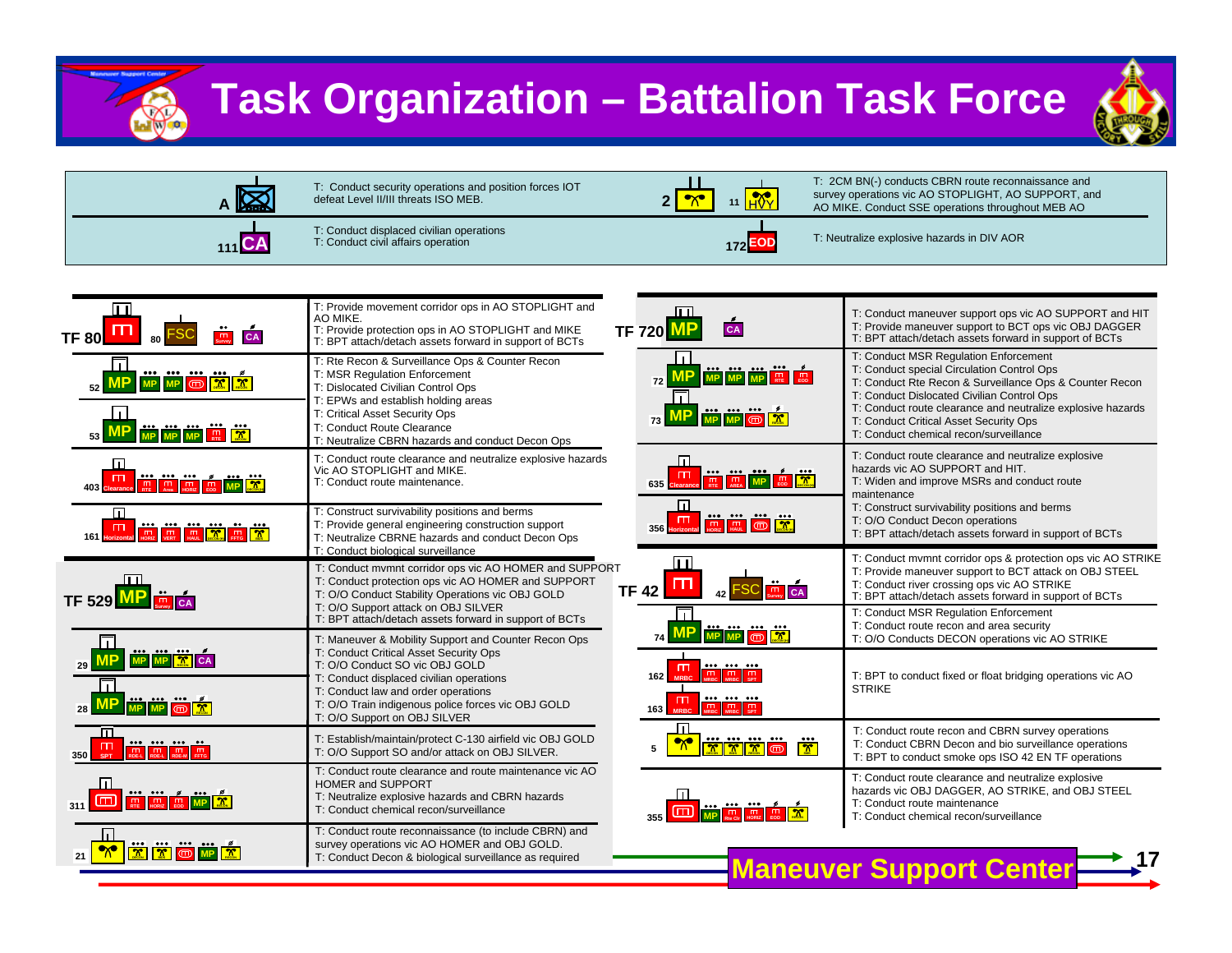



### **Assured Mobility Discussion**

BG Martin COL Dennis COL Smith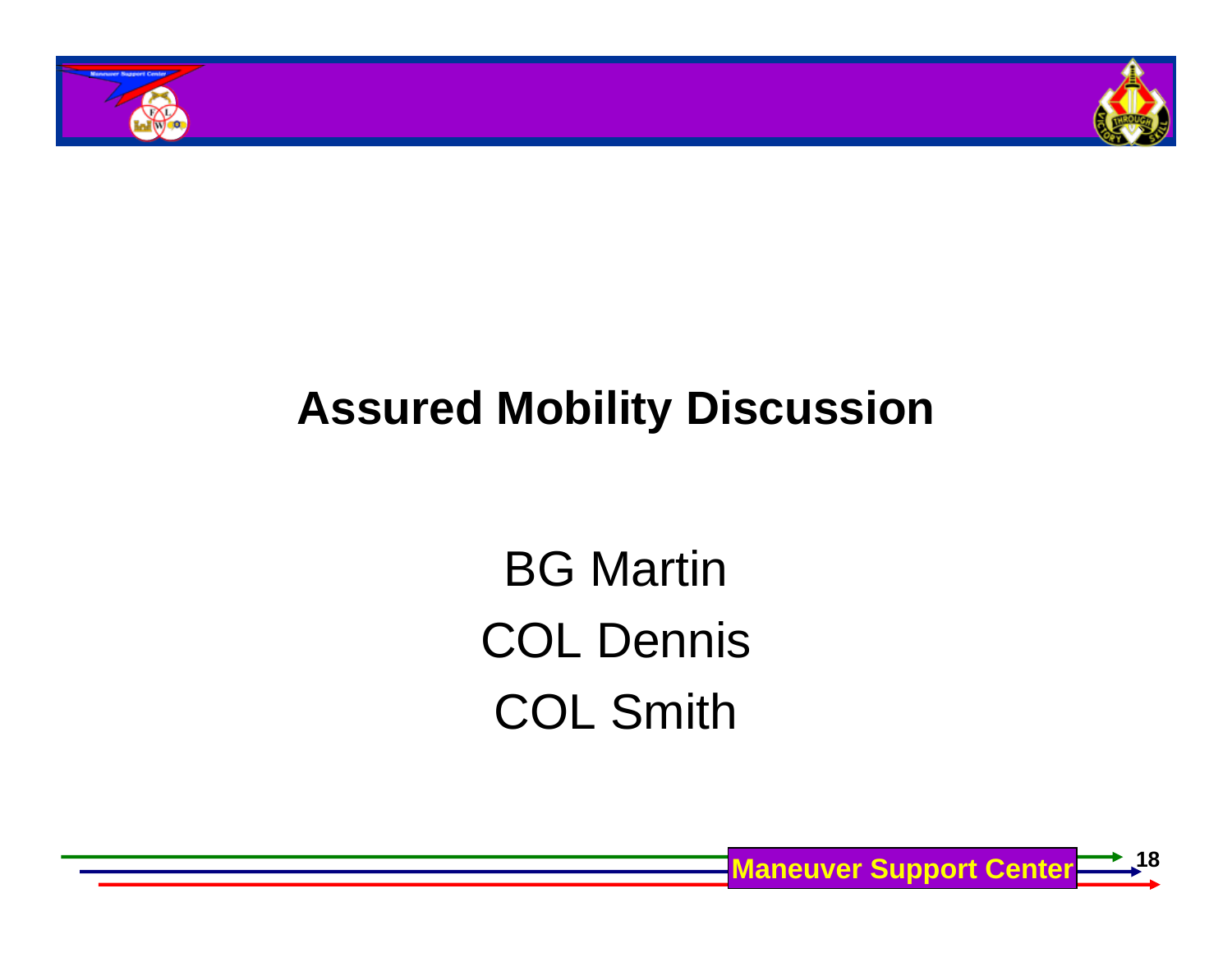

# **Assured Mobility**























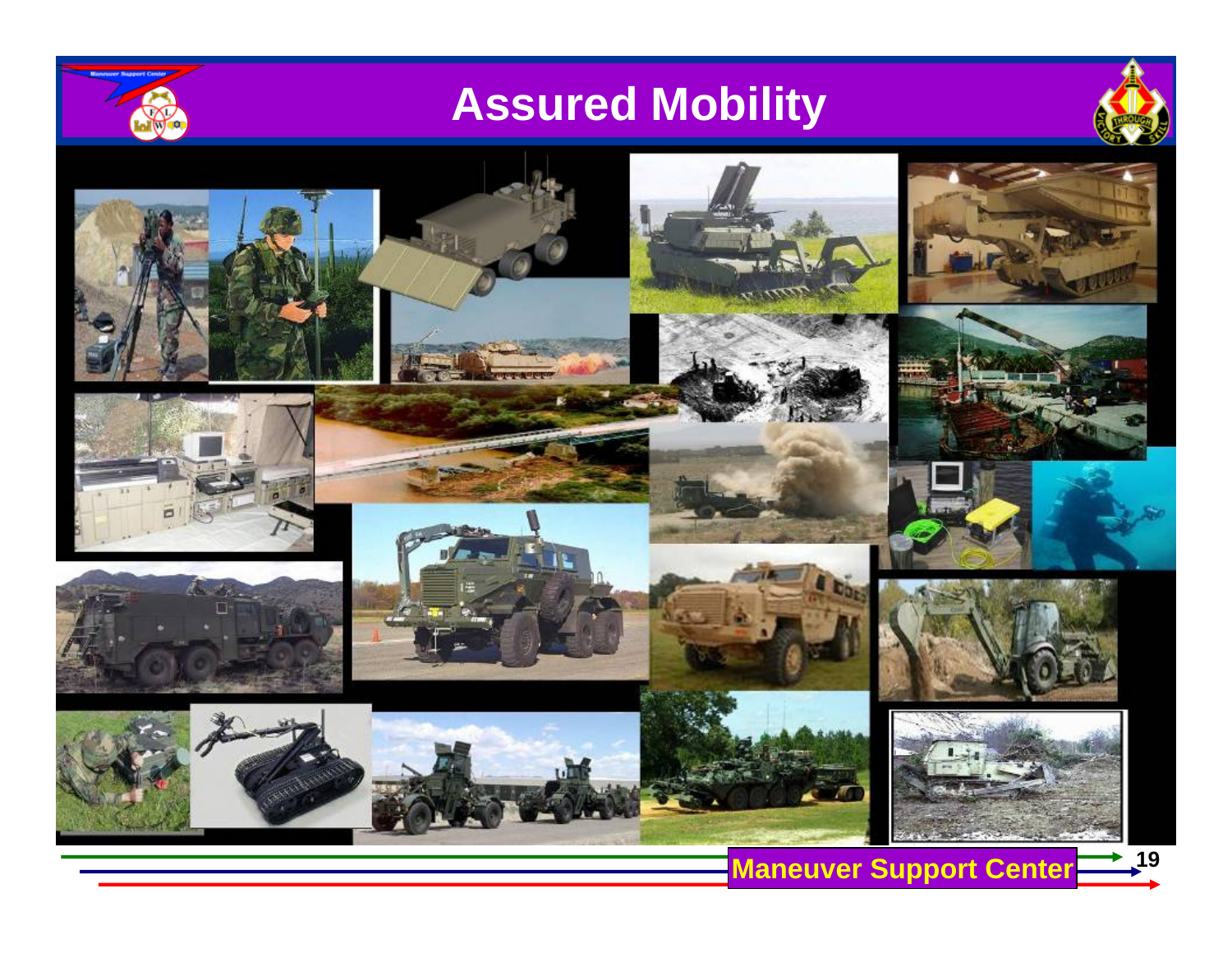





**Full Spectrum Operations are increasing Engineer Requirements and revealing FUTURE OPERATING CAPABILITIES**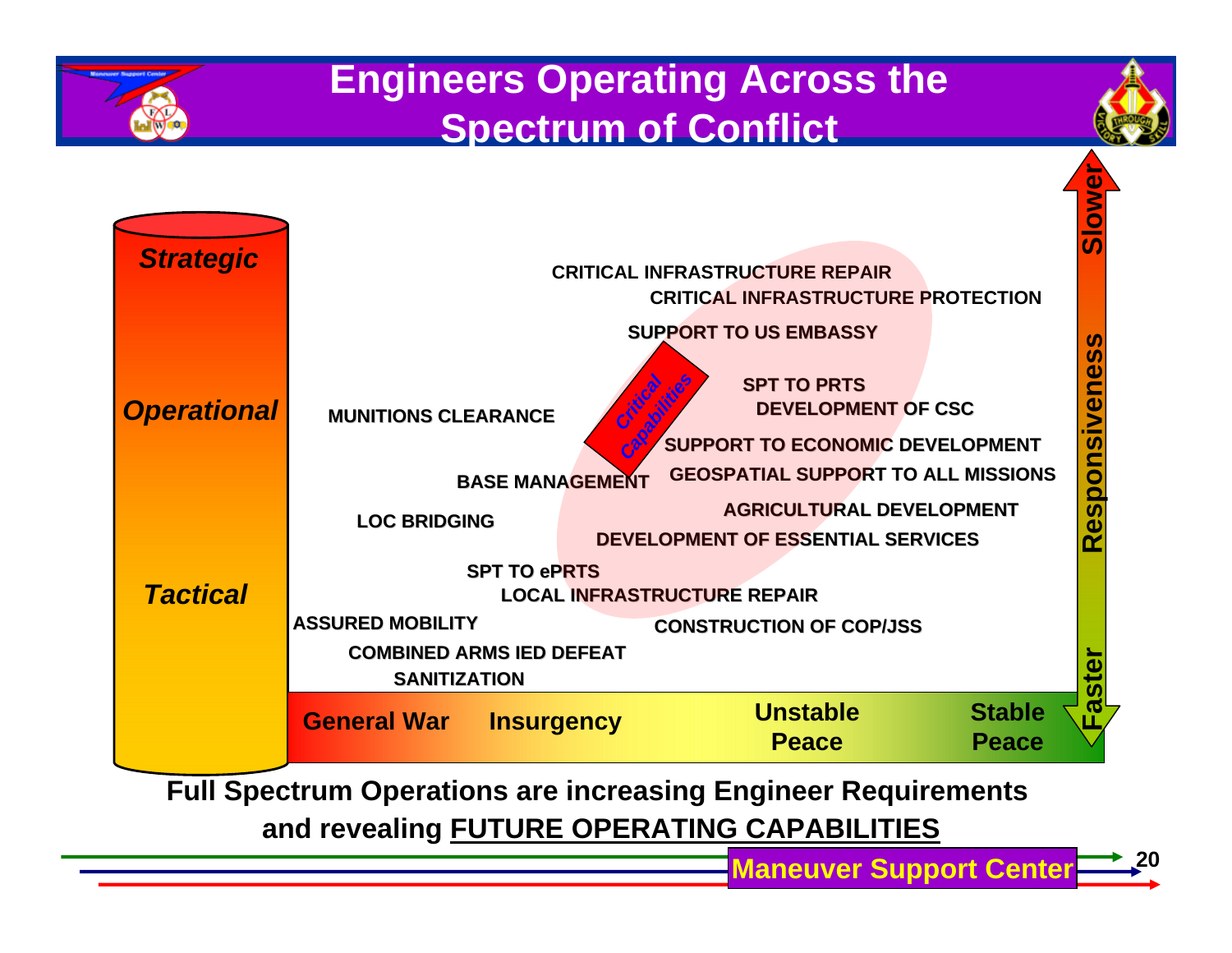





RESOURCING **Total Army Engr Rgt AC, USAR, ARNG**OPS FULL SPECTRUM OPS **USACE**  CTRUM **Right People DPW Civilian Right Capability Contractor Right Place SPE IOT Deliver -------------- JIIMDesired Effect------------- Industry &Academia**REQUIREMENTS

**Base Camps Combat Engineers Route ClearanceExplosive Hazards ConstructionGeospatial Dogs Diving Bridging Prime PowerFire Fighting COIN-SWEATReconstructionCivil Support Engineer Training**

**FOB Planning and Construction Dismounted Gap Crossing Explosive Breacher Autonomous Denial & Security Rapid Route Repair Route RemediationEH Deep Buried Investigation Robotic Capabilities Power GenerationConvoy Fire Fighting Geo Data GenerationPersistent SurveillanceLOC Bridging Infrastructure AssessmentEH Training Systems Multi Functional ENG Training**

**Maneuver Support Center**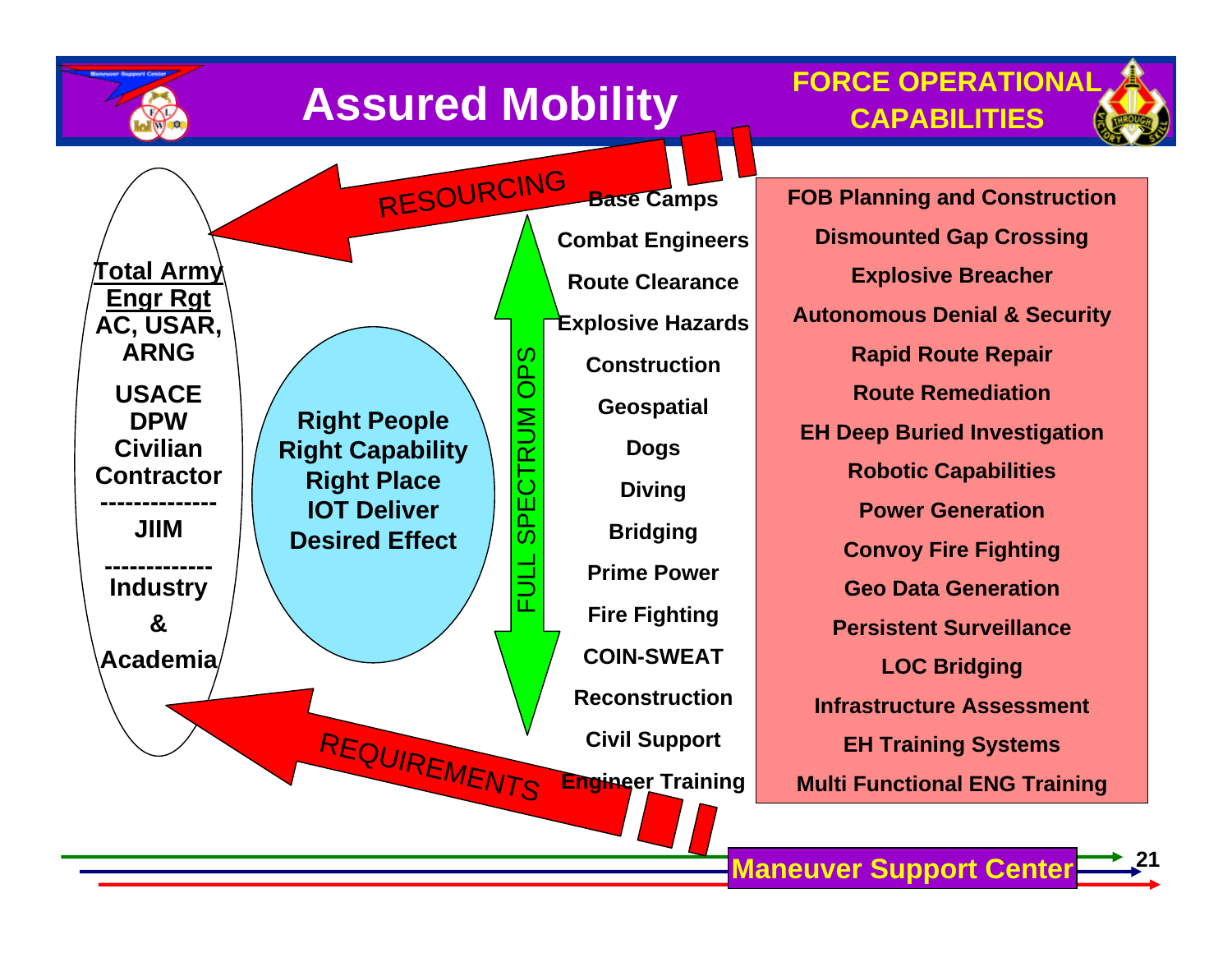

# **Protection**

**FULL SPECTRUM OPS**

글<br>군

**SPECTRUM** 

**SaO** 

**FORCE OPERATIONALCAPABILITIES**



**23**

**Total Army Military Police Regiment AC/USAR/ARNG**

**OPMGOGADA Police** 

**Contractor (LEP) JIMIndustr y &Academia**

**Right People with the Right Skill Set at the Right Place to Deliver Desired Effect**

RESOURCING

REQUIREMENTS

 **Maneuver Support Center Police Training and ReformLaw EnforcementManeuver and Mobility Support Operations Route Reconnaissance Route ClearanceUrban Operations Convoy Security Area Security Access ControlForce ProtectionPersistent SurveillanceBase Camp Security Civil Support**

**Detainee Operations (I/R)**

**COIN Inside the Wire**

**Police Intellige nce**

**Law and Order**

**Forensic Exploitation Militar y Working Dogs FOB Planning and Security Predict ActionRapid Route Reconnaissance Route SurveillanceAutomated Installation AccessRobotic Capabilities Earl y Warning Detection Remote Targetin g Standoff Explosive Detection Persistent SurveillanceBiometric IdentificationPolice Intel Gathering IED DefeatEvidence Collection / Preservation Detainee Tracking Tunnel Detection**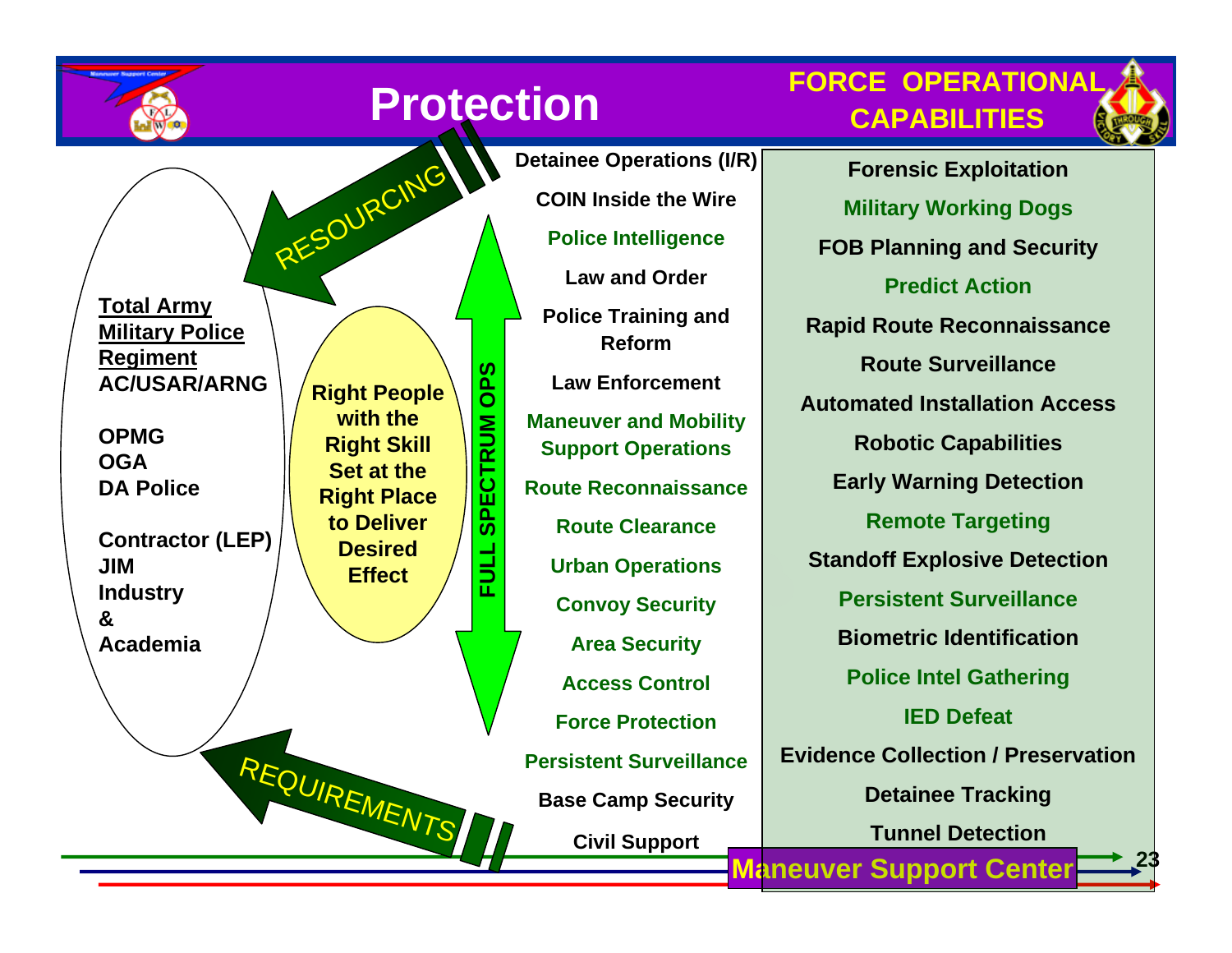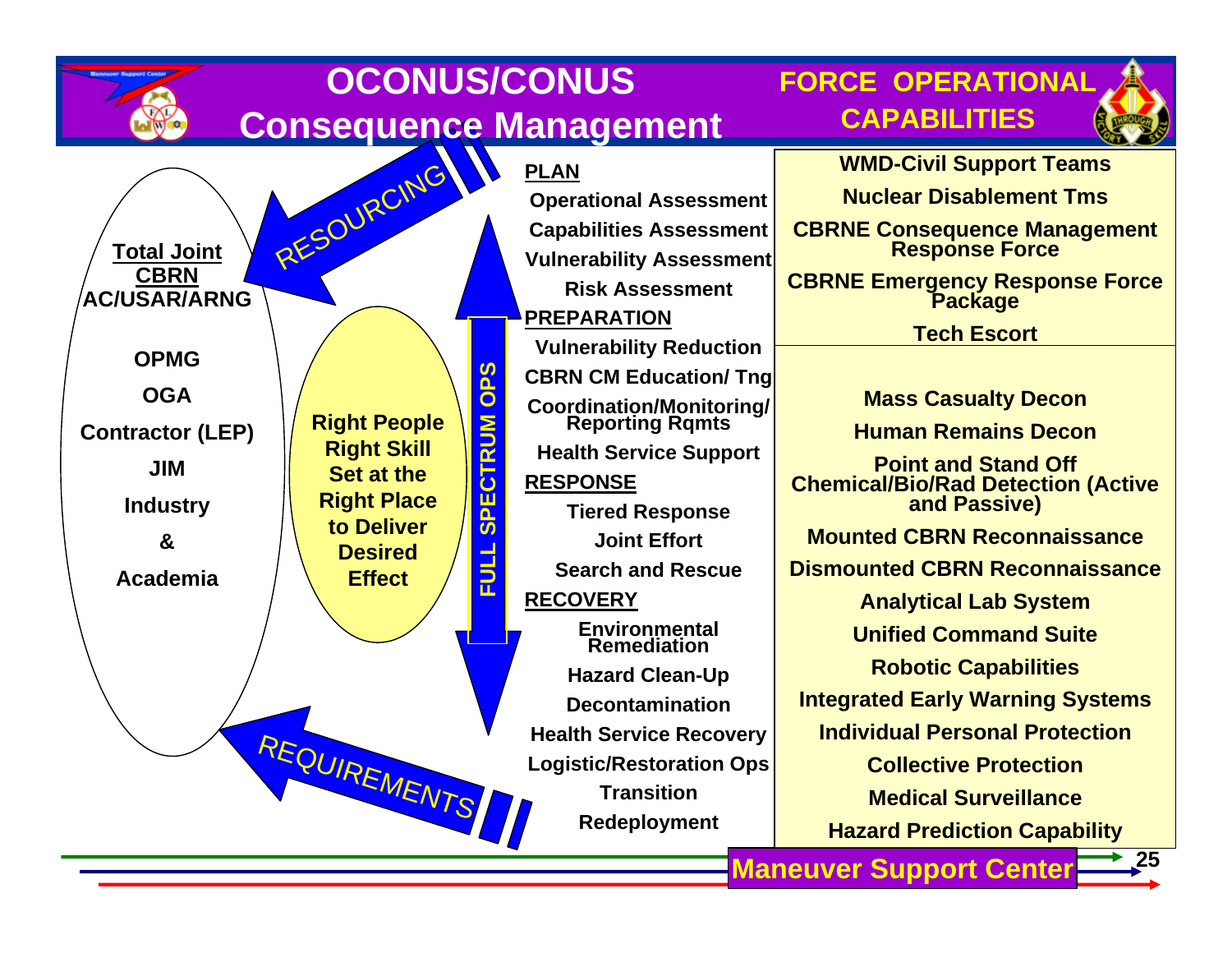



# **Consequence Management Discussion**

COL Smith BG Martin COL Dennis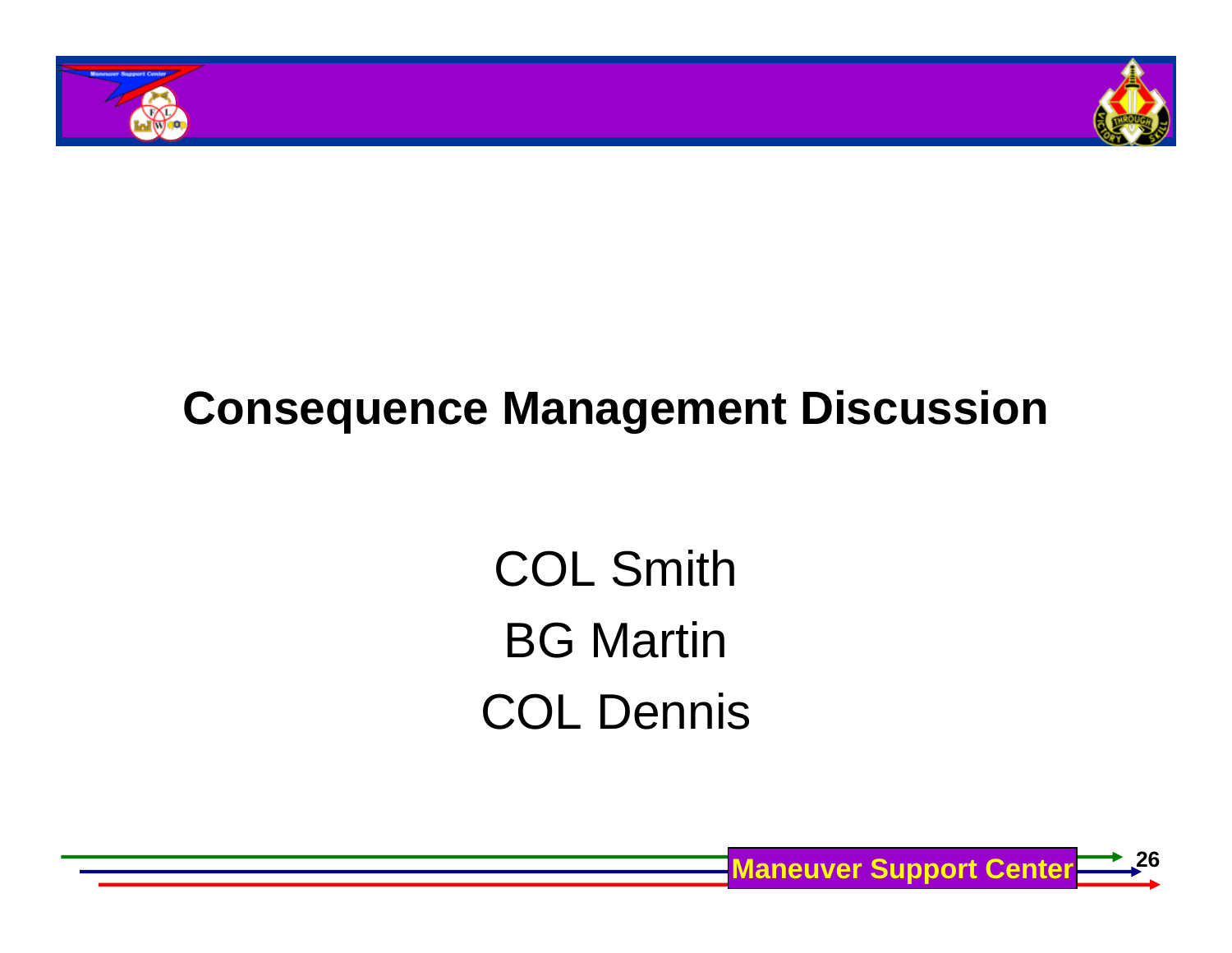

### **Consequence Management Programs (CBRN Focus)**



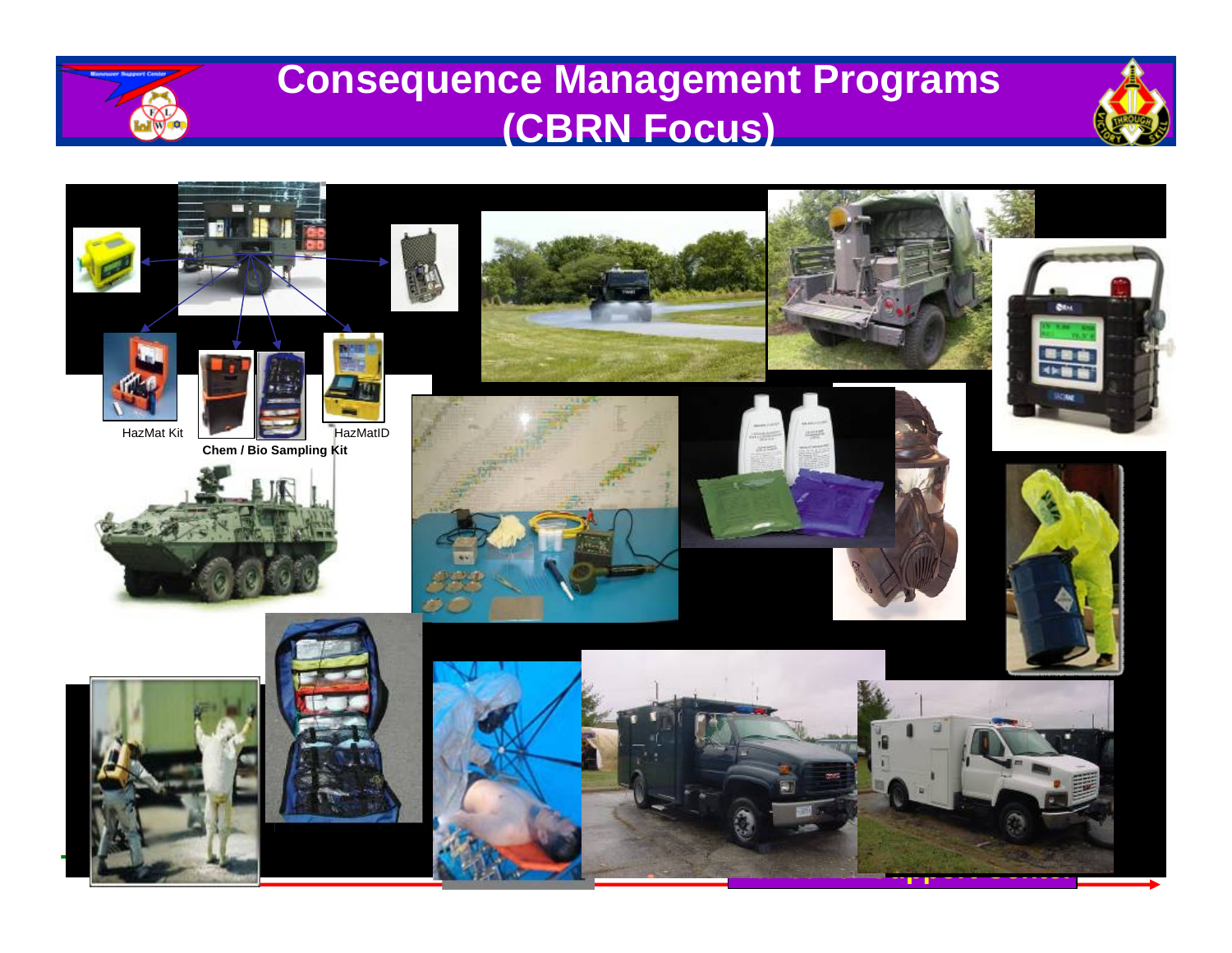

**Full Spectrum Operations are increasing CBRN Requirements and revealing FORCE OPERATIONAL CAPABILITIES**

**28**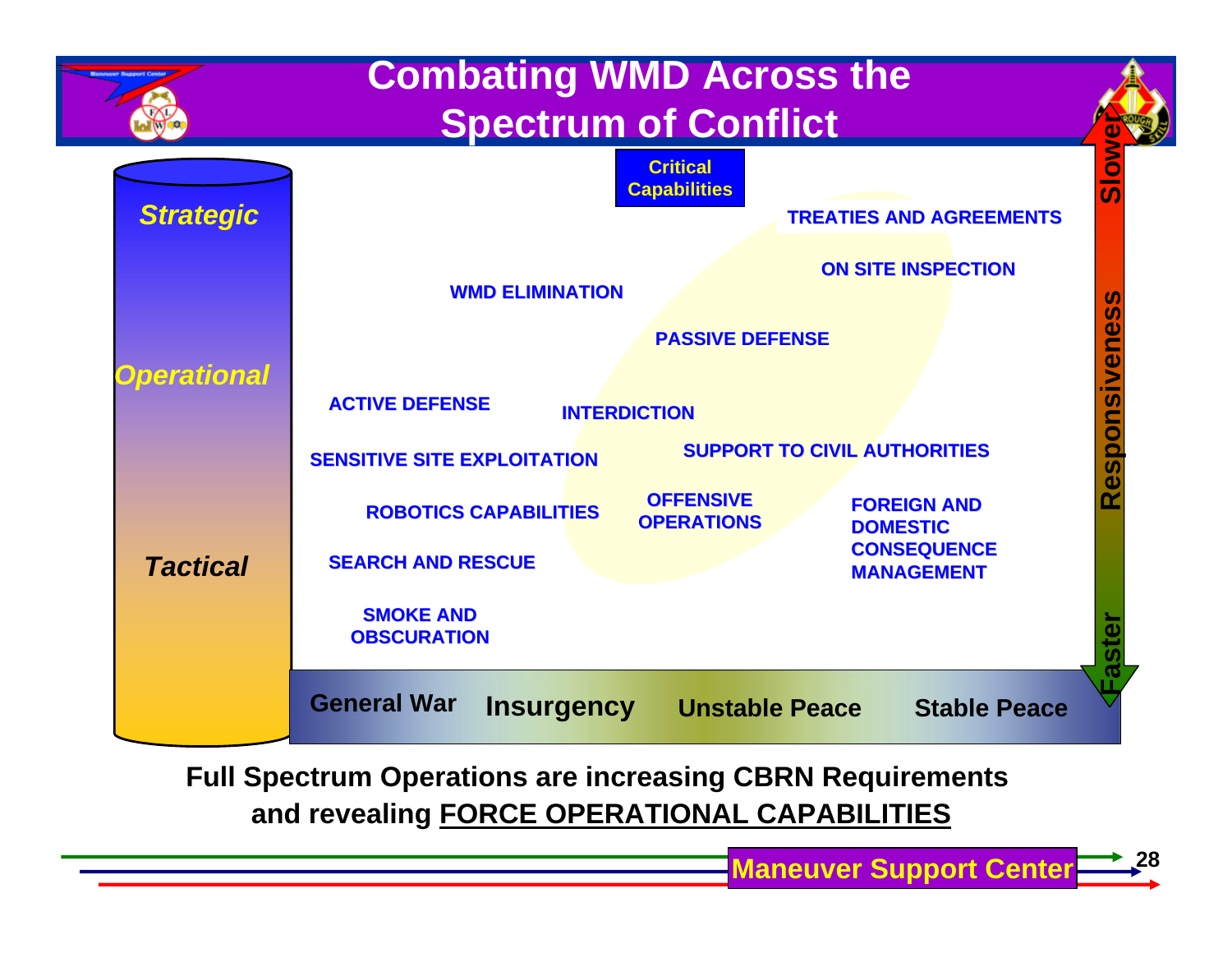

**S**

**K**

**L**

**L**

**L**

**E**

**V**

**E**

**L**





HRD – Hazard Response Decontamination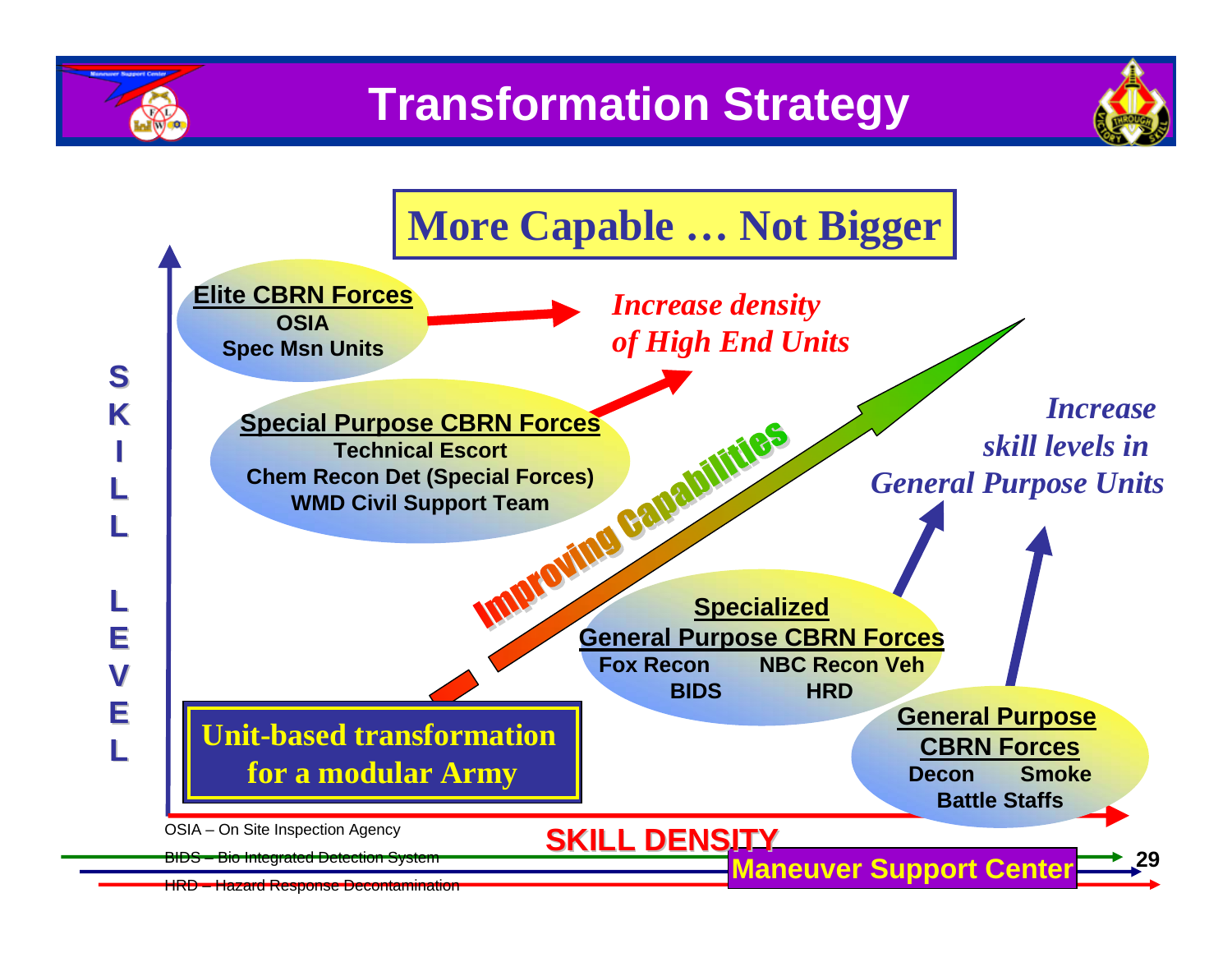|                                   |                                                                                                         | <b>OCONUS/CONUS</b>                                | <b>FORCE OPERATIONAL</b>                                                |
|-----------------------------------|---------------------------------------------------------------------------------------------------------|----------------------------------------------------|-------------------------------------------------------------------------|
|                                   |                                                                                                         | <b>Consequence Management</b>                      | <b>CAPABILITIES</b>                                                     |
| RESOURCING                        |                                                                                                         | <b>PLAN</b>                                        | <b>WMD-Civil Support Teams</b>                                          |
|                                   |                                                                                                         | <b>Operational Assessment</b>                      | <b>Nuclear Disablement Tms</b>                                          |
|                                   |                                                                                                         | <b>Capabilities Assessment</b>                     | <b>CBRNE Consequence Management<br/>Response Force</b>                  |
| <b>Total Joint</b><br><b>CBRN</b> |                                                                                                         | <b>Vulnerability Assessment</b>                    |                                                                         |
| <b>AC/USAR/ARNG</b>               |                                                                                                         | <b>Risk Assessment</b>                             | <b>CBRNE Emergency Response Force</b><br><b>Package</b>                 |
|                                   |                                                                                                         | PREPARATION                                        | <b>Tech Escort</b>                                                      |
| <b>OPMG</b>                       |                                                                                                         |                                                    |                                                                         |
| <b>OGA</b>                        | <b>99</b><br>$\overline{\mathbf{o}}$                                                                    | <b>CBRN CM Education/ Tng</b>                      |                                                                         |
| <b>Right People</b>               |                                                                                                         | <b>Coordination/Monitoring/</b><br>Reporting Rqmts | <b>Mass Casualty Decon</b>                                              |
| <b>Contractor (LEP)</b>           | <b>S</b><br><b>Right Skill</b><br><u>ה</u>                                                              | <b>Health Service Support</b>                      | <b>Human Remains Decon</b>                                              |
| <b>JIM</b><br><b>Set at the</b>   | ن                                                                                                       | <b>RESPONSE</b>                                    | <b>Point and Stand Off</b><br><b>Chemical/Bio/Rad Detection (Active</b> |
| <b>Industry</b>                   | <b>Right Place</b><br>ш<br>$\Omega$<br>to Deliver<br>$\overline{\boldsymbol{\omega}}$<br><b>Desired</b> | <b>Tiered Response</b>                             | and Passive)                                                            |
| &                                 |                                                                                                         | <b>Joint Effort</b>                                | <b>Mounted CBRN Reconnaissance</b>                                      |
| <b>Academia</b><br><b>Effect</b>  | <u> 리</u>                                                                                               | <b>Search and Rescue</b>                           | <b>Dismounted CBRN Reconnaissance</b>                                   |
|                                   |                                                                                                         | <b>RECOVERY</b>                                    | <b>Analytical Lab System</b>                                            |
|                                   |                                                                                                         | <b>Environmental</b><br><b>Remediation</b>         | <b>Unified Command Suite</b>                                            |
| REQUIREMENTS                      |                                                                                                         | <b>Hazard Clean-Up</b>                             | <b>Robotic Capabilities</b>                                             |
|                                   |                                                                                                         | <b>Decontamination</b>                             | <b>Integrated Early Warning Systems</b>                                 |
|                                   |                                                                                                         | <b>Health Service Recovery</b>                     | <b>Individual Personal Protection</b>                                   |
|                                   |                                                                                                         | <b>Logistic/Restoration Ops</b>                    | <b>Collective Protection</b>                                            |
|                                   |                                                                                                         | <b>Transition</b>                                  | <b>Medical Surveillance</b>                                             |
|                                   |                                                                                                         | Redeployment                                       | <b>Hazard Prediction Capability</b>                                     |
|                                   |                                                                                                         |                                                    | $\mathbf{20}$<br><b>Maneuver Support Center</b>                         |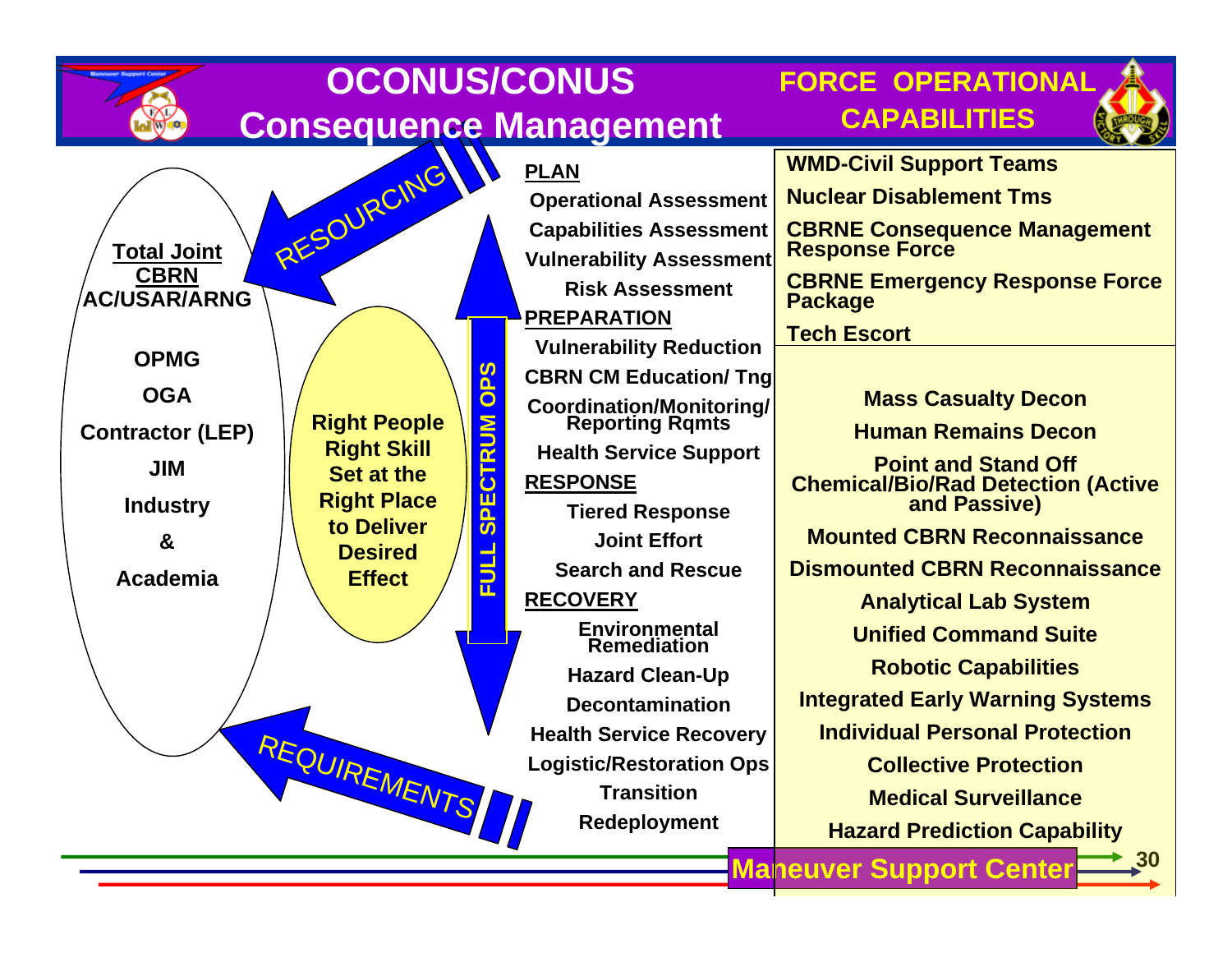![](_page_28_Figure_0.jpeg)

![](_page_28_Figure_1.jpeg)

![](_page_28_Figure_2.jpeg)

RESOURCING **Total Army Engr Rgt AC, USAR, ARNG**OPS FULL SPECTRUM OPS **USACE**  CTRUM **Right People DPW Civilian Right Capability Contractor Right Place SPE IOT Deliver -------------- JIIMDesired Effect------------- Industry &Academia**REQUIREMENTS

**Base Camps Combat Engineers Route ClearanceExplosive Hazards ConstructionGeospatial Dogs Diving Bridging Prime PowerFire Fighting COIN-SWEATReconstructionCivil Support Engineer Training**

**FOB Planning and Construction Dismounted Gap Crossing Explosive Breacher Autonomous Denial & Security Rapid Route Repair Route RemediationEH Deep Buried Investigation Robotic Capabilities Power GenerationConvoy Fire Fighting Geo Data GenerationPersistent SurveillanceLOC Bridging Infrastructure AssessmentEH Training Systems Multi Functional ENG Training**

![](_page_28_Figure_6.jpeg)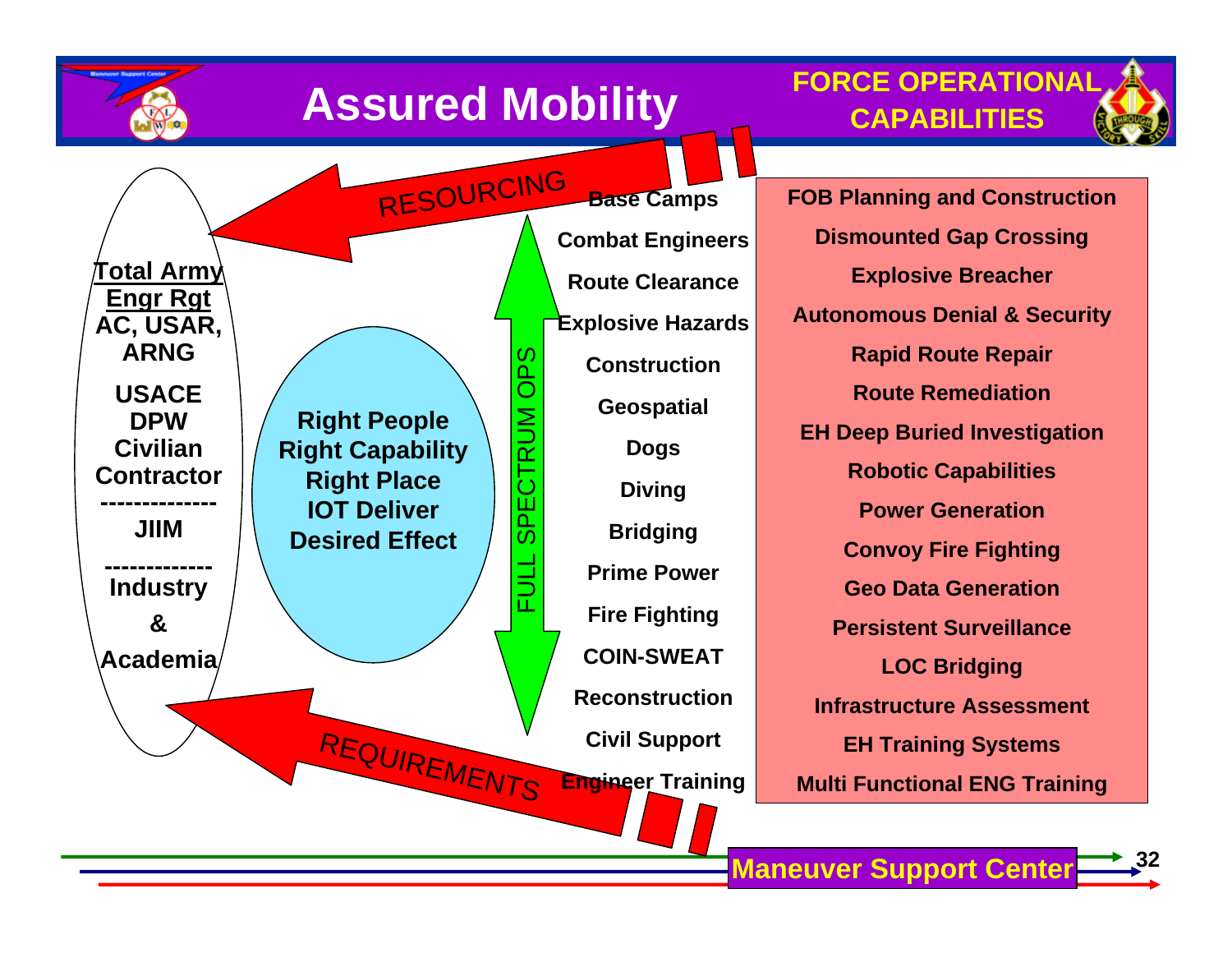![](_page_29_Picture_0.jpeg)

# **Protection**

**FULL SPECTRUM OPS**

글<br>군

**SPECTRUM** 

**SdO** 

**FORCE OPERATIONALCAPABILITIES**

![](_page_29_Picture_3.jpeg)

**Right People with the Right Skill Set at the Right Place to Deliver Desired EffectTotal Army Military Police Regiment AC/USAR/ARNGOPMGOGADA Police Contractor (LEP) JIMIndustr y &Academia**REQUIREMENTS RESOURCING

**Detainee Operations (I/R) COIN Inside the WirePolice Intellige nce Law and OrderPolice Training and ReformLaw EnforcementManeuver and Mobility Support Operations Route Reconnaissance Route ClearanceUrban Operations Convoy Security Area Security Access ControlForce ProtectionPersistent SurveillanceBase Camp Security Civil Support**

**34 Maneuver Support Center Forensic Exploitation Militar y Working Dogs FOB Planning and Security Predict ActionRapid Route Reconnaissance Route SurveillanceAutomated Installation AccessRobotic Capabilities Earl y Warning Detection Remote Targeting Standoff Explosive Detection Persistent SurveillanceBiometric IdentificationPolice Intel Gathering IED DefeatEvidence Collection / PreservationDetainee Tracking Tunnel Detection**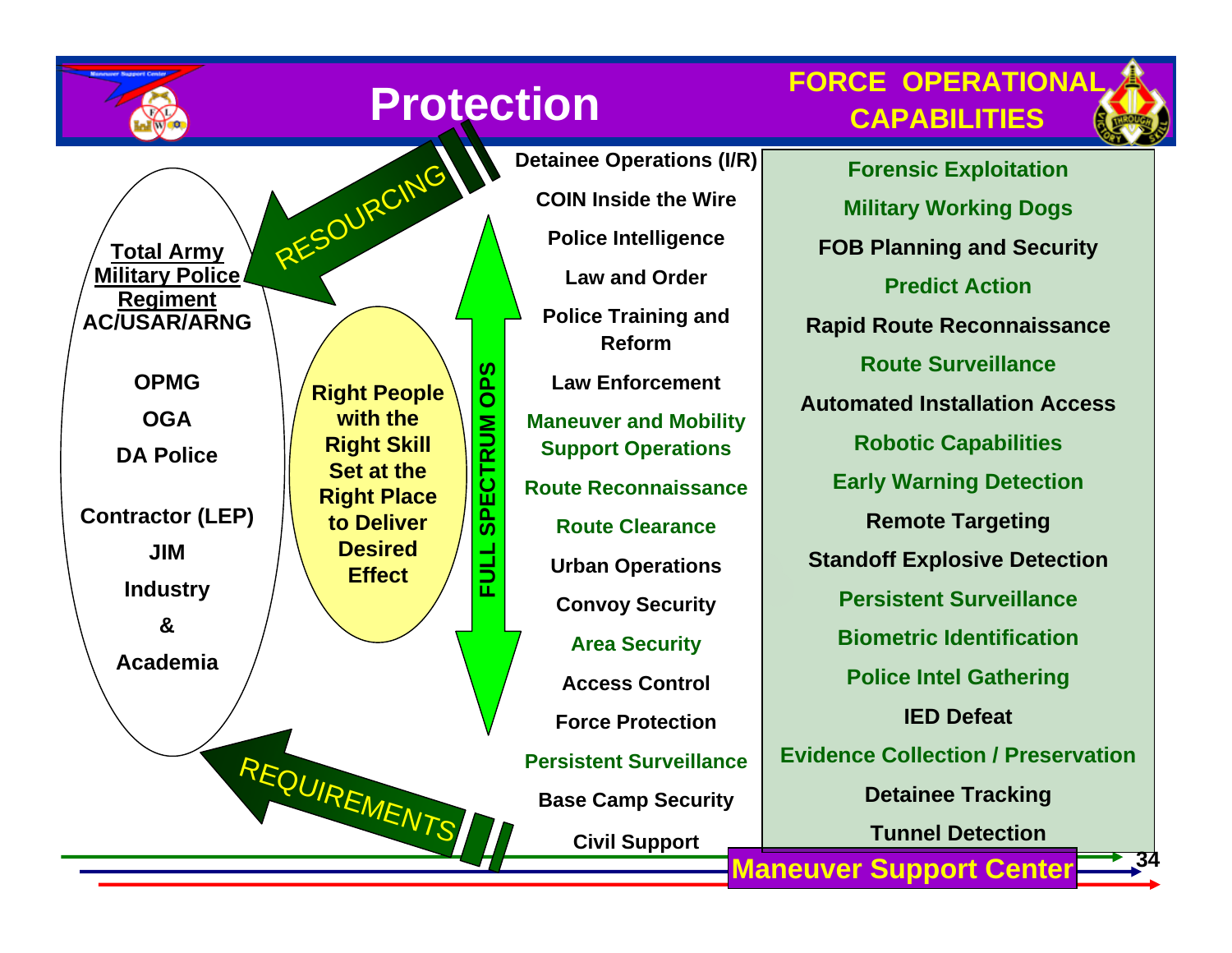![](_page_30_Picture_0.jpeg)

![](_page_30_Picture_1.jpeg)

### **Protection Discussion**

COL Dennis BG Martin COL Smith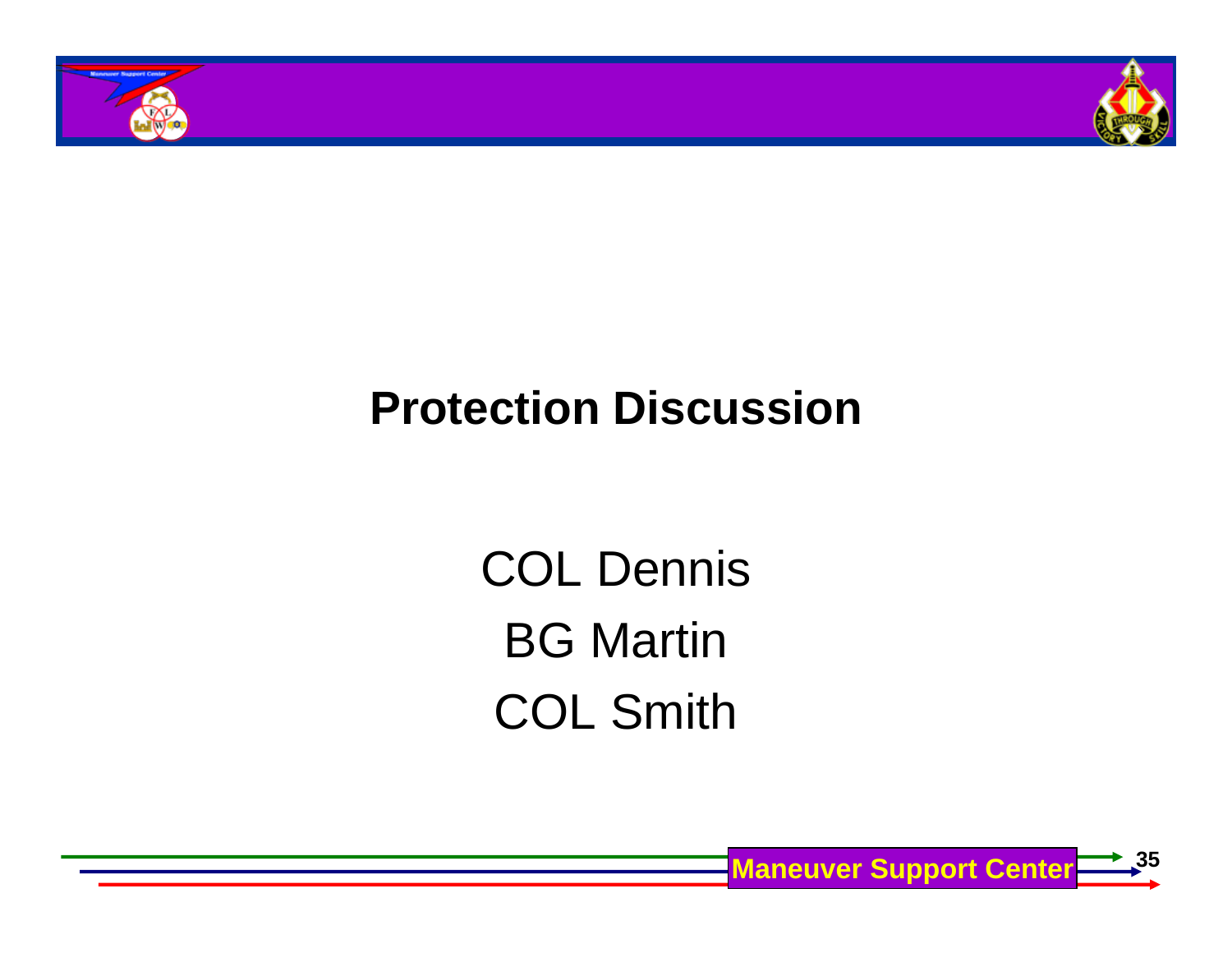![](_page_31_Picture_0.jpeg)

![](_page_31_Picture_1.jpeg)

![](_page_31_Picture_2.jpeg)

![](_page_31_Picture_3.jpeg)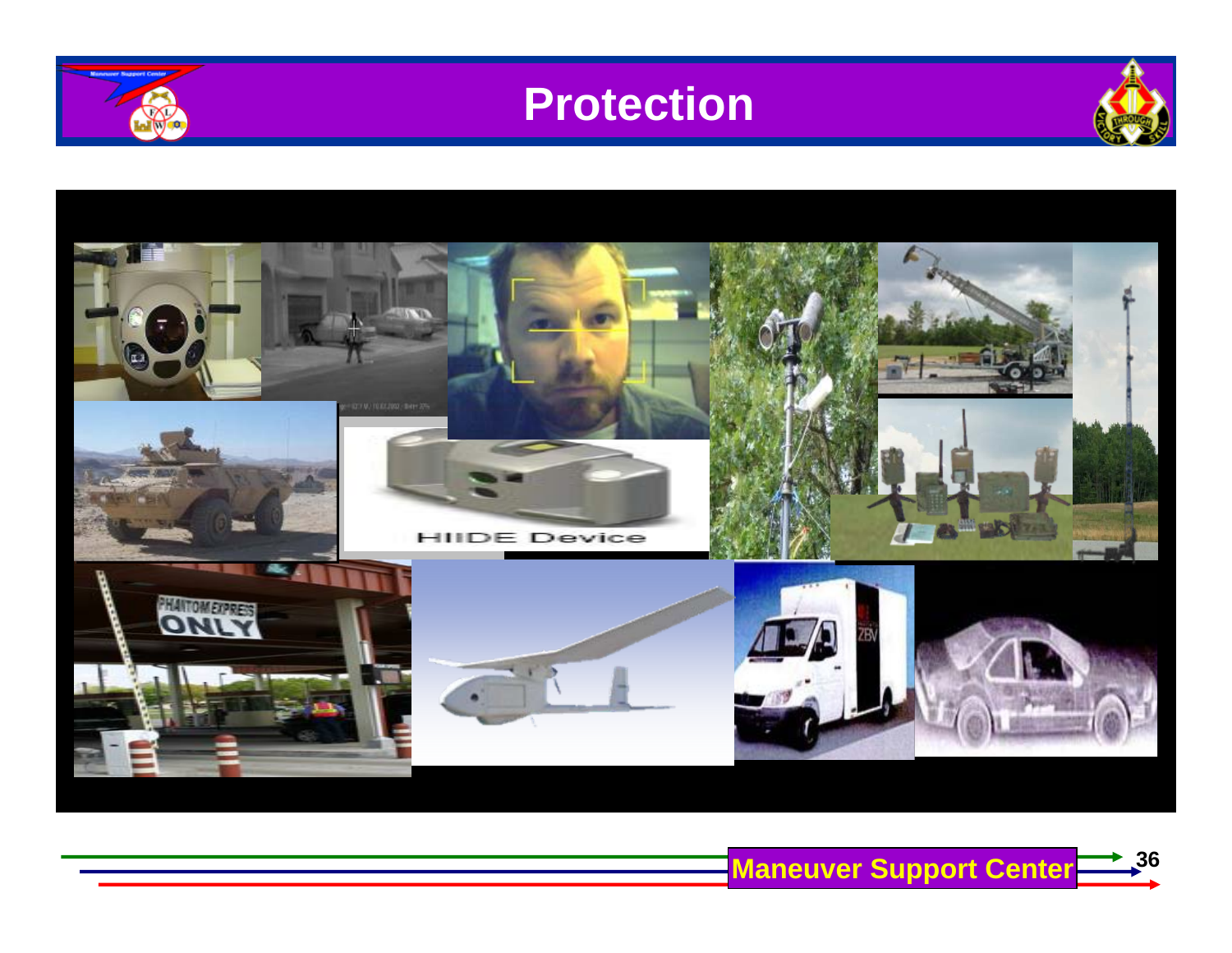![](_page_32_Figure_0.jpeg)

**Full Spectrum Operations Are Increasing Military Police Requirements And Revealing FORCE OPERATIONAL CAPABILITIES**

**37**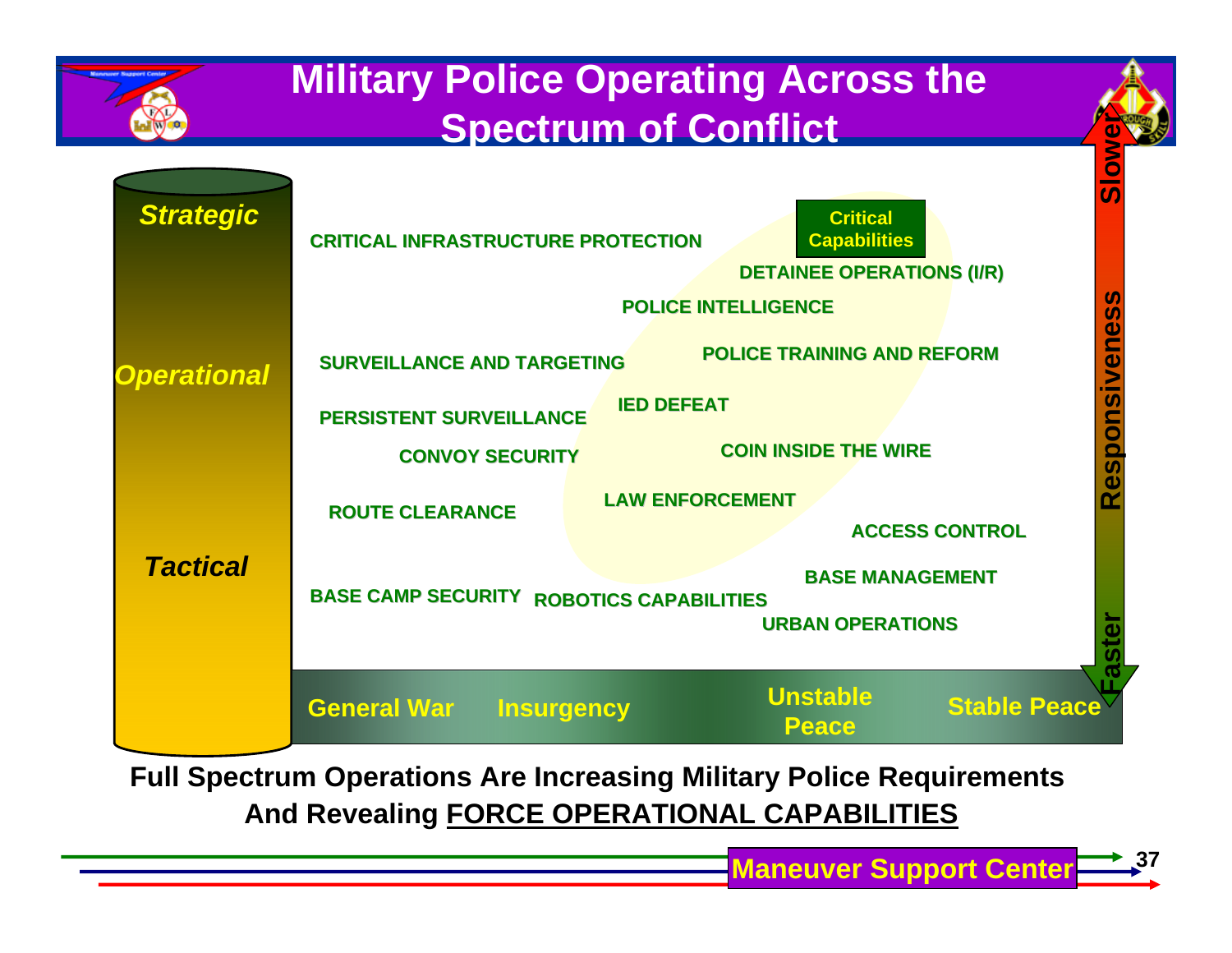![](_page_33_Picture_0.jpeg)

# **Protection**

**FULL SPECTRUM OPS**

글<br>군

**SPECTRUM** 

**SaO** 

**Total Army Military Police Regiment AC/USAR/ARNG**

> **OPMGOGA**

**DA Police** 

**Contractor (LEP) JIMIndustr y**

**&**

**Academia**

**Right People with the Right Skill Set at the Right Place to Deliver Desired Effect**

RESOURCING

REQUIREMENTS

 **Maneuver Support Center COIN Inside the WirePolice Intellige nce Law and OrderPolice Training and ReformLaw EnforcementManeuver and Mobility Support Operations Route Reconnaissance Route ClearanceUrban Operations Convoy Security Area Security Access ControlForce ProtectionPersistent SurveillanceBase Camp Security Civil Support**

**Detainee Operations (I/R)**

### **FORCE OPERATIONALCAPABILITIES**

![](_page_33_Picture_11.jpeg)

**38**

**Forensic Exploitation Militar y Working Dogs FOB Planning and Security Predict ActionRapid Route Reconnaissance Route SurveillanceAutomated Installation AccessUnmanned Systems Earl y Warning Detection Remote Targeting Standoff Explosive Detection Persistent SurveillanceBiometric IdentificationPolice Intel Gathering IED DefeatEvidence Collection / Preservation Detainee Tracking Tunnel Detection**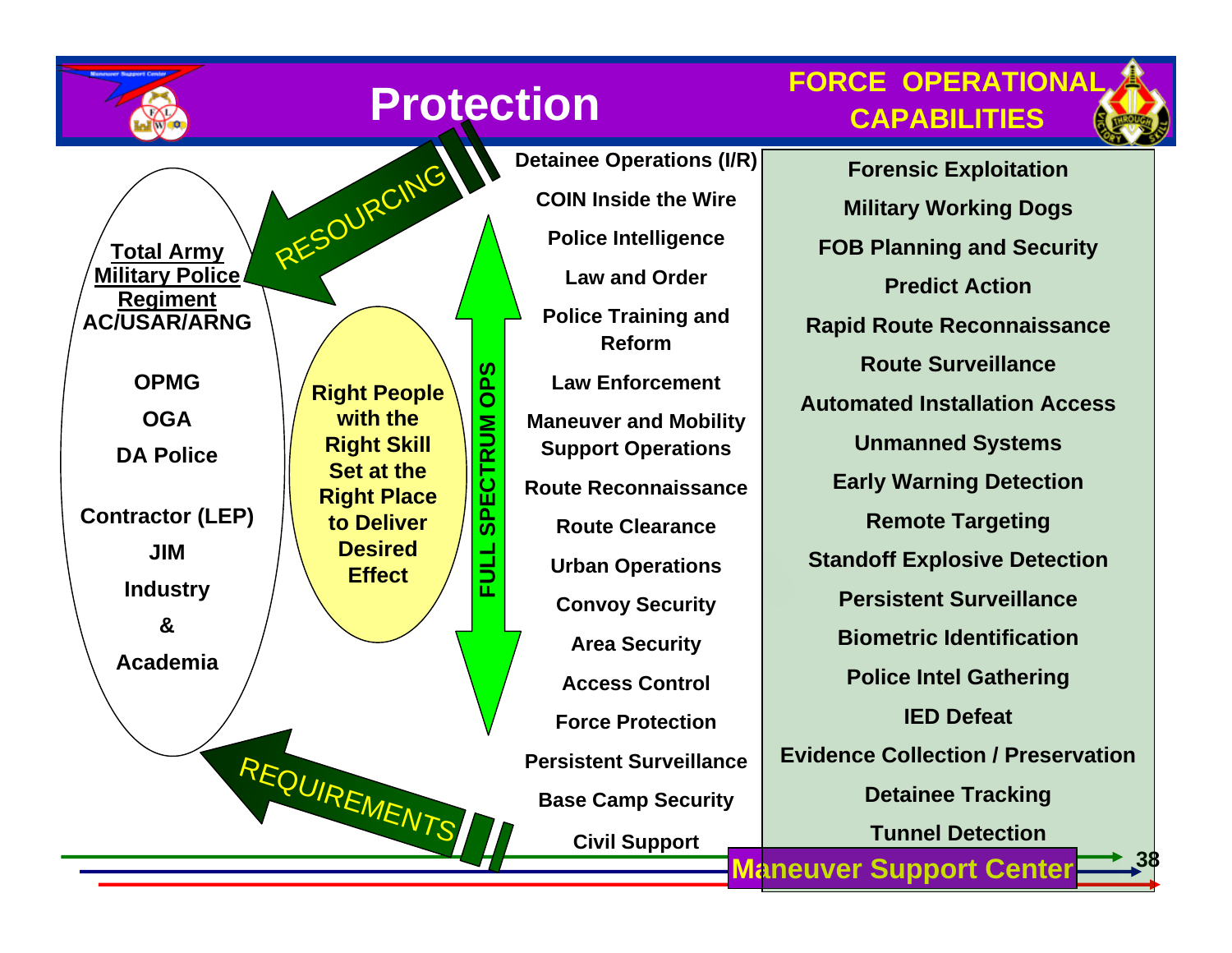![](_page_34_Figure_0.jpeg)

![](_page_34_Figure_1.jpeg)

![](_page_34_Figure_2.jpeg)

RESOURCING **Total Army Engr Rgt AC, USAR, ARNG**OPS FULL SPECTRUM OPS **USACE**  CTRUM **Right People DPW Civilian Right Capability Contractor Right Place SPE IOT Deliver -------------- JIIMDesired Effect------------- Industry &Academia**REQUIREMENTS

**Base Camps Combat Engineers Route ClearanceExplosive Hazards ConstructionGeospatial Dogs Diving Bridging Prime PowerFire Fighting COIN-SWEATReconstructionCivil Support Engineer Training**

**FOB Planning and Construction Dismounted Gap Crossing Explosive Breacher Autonomous Denial & Security Rapid Route Repair Route RemediationEH Deep Buried Investigation Robotic Capabilities Power GenerationConvoy Fire Fighting Geo Data GenerationPersistent SurveillanceLOC Bridging Infrastructure AssessmentEH Training Systems Multi Functional ENG Training**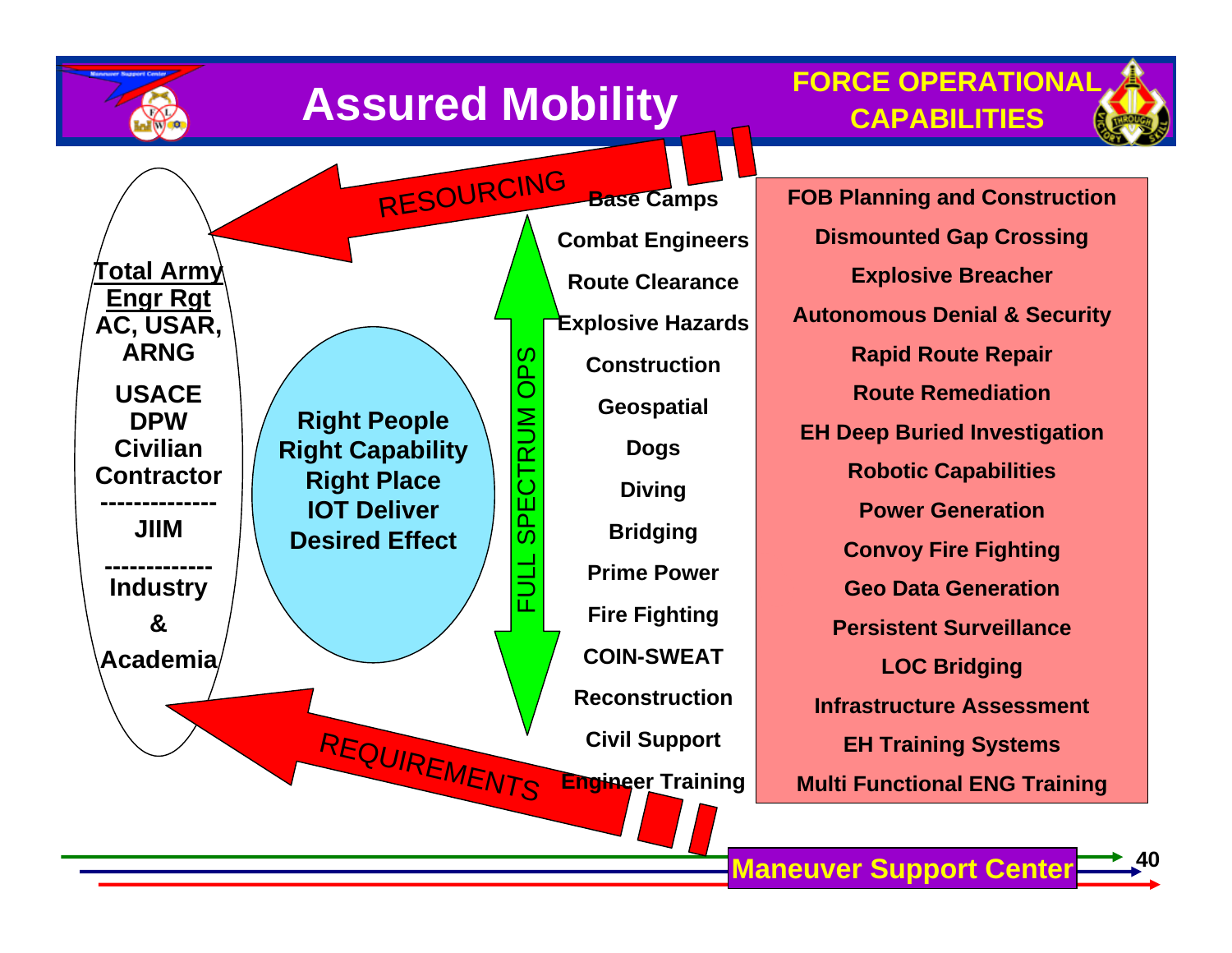|                                   | <b>OCONUS/CONUS</b>                                                                                                                                                                 |                                                    | <b>FORCE OPERATIONAL</b>                                                |
|-----------------------------------|-------------------------------------------------------------------------------------------------------------------------------------------------------------------------------------|----------------------------------------------------|-------------------------------------------------------------------------|
|                                   |                                                                                                                                                                                     | <b>Consequence Management</b>                      | <b>CAPABILITIES</b>                                                     |
|                                   | RESOURCING                                                                                                                                                                          | <b>PLAN</b>                                        | <b>WMD-Civil Support Teams</b>                                          |
|                                   |                                                                                                                                                                                     | <b>Operational Assessment</b>                      | <b>Nuclear Disablement Tms</b>                                          |
|                                   |                                                                                                                                                                                     | <b>Capabilities Assessment</b>                     | <b>CBRNE Consequence Management<br/>Response Force</b>                  |
| <b>Total Joint</b><br><b>CBRN</b> |                                                                                                                                                                                     | <b>Vulnerability Assessment</b>                    |                                                                         |
| <b>AC/USAR/ARNG</b>               |                                                                                                                                                                                     | <b>Risk Assessment</b>                             | <b>CBRNE Emergency Response Force</b><br><b>Package</b>                 |
|                                   |                                                                                                                                                                                     | PREPARATION                                        | <b>Tech Escort</b>                                                      |
| <b>OPMG</b>                       |                                                                                                                                                                                     | <b>Vulnerability Reduction</b>                     |                                                                         |
| <b>OGA</b>                        | <u>က</u>                                                                                                                                                                            | <b>CBRN CM Education/ Tng</b>                      |                                                                         |
|                                   | $\overline{\mathbf{o}}$<br><b>Right People</b>                                                                                                                                      | <b>Coordination/Monitoring/</b><br>Reporting Rqmts | <b>Mass Casualty Decon</b>                                              |
| <b>Contractor (LEP)</b>           | $\overline{\mathsf{S}}$<br><b>Right Skill</b><br>$\overline{\mathbf{r}}$<br>Set at the<br>ن<br><b>Right Place</b><br>Ш<br>to Deliver<br>ഗ<br><b>Desired</b><br>FUL<br><b>Effect</b> | <b>Health Service Support</b>                      | <b>Human Remains Decon</b>                                              |
| <b>JIM</b>                        |                                                                                                                                                                                     | <b>RESPONSE</b>                                    | <b>Point and Stand Off</b><br><b>Chemical/Bio/Rad Detection (Active</b> |
| <b>Industry</b>                   |                                                                                                                                                                                     | <b>Tiered Response</b>                             | and Passive)                                                            |
| &                                 |                                                                                                                                                                                     | <b>Joint Effort</b>                                | <b>Mounted CBRN Reconnaissance</b>                                      |
| Academia                          |                                                                                                                                                                                     | <b>Search and Rescue</b>                           | <b>Dismounted CBRN Reconnaissance</b>                                   |
|                                   |                                                                                                                                                                                     | <b>RECOVERY</b>                                    | <b>Analytical Lab System</b>                                            |
|                                   |                                                                                                                                                                                     | <b>Environmental</b><br><b>Remediation</b>         | <b>Unified Command Suite</b>                                            |
|                                   |                                                                                                                                                                                     | <b>Hazard Clean-Up</b>                             | <b>Robotic Capabilities</b>                                             |
|                                   |                                                                                                                                                                                     | <b>Decontamination</b>                             | <b>Integrated Early Warning Systems</b>                                 |
|                                   |                                                                                                                                                                                     | <b>Health Service Recovery</b>                     | <b>Individual Personal Protection</b>                                   |
|                                   | REQUIREMENTS                                                                                                                                                                        | <b>Logistic/Restoration Ops</b>                    | <b>Collective Protection</b>                                            |
|                                   |                                                                                                                                                                                     | <b>Transition</b>                                  | <b>Medical Surveillance</b>                                             |
|                                   |                                                                                                                                                                                     | Redeployment                                       | <b>Hazard Prediction Capability</b>                                     |
|                                   |                                                                                                                                                                                     |                                                    | $-42$<br><b>Maneuver Support Center</b>                                 |
|                                   |                                                                                                                                                                                     |                                                    |                                                                         |

₹